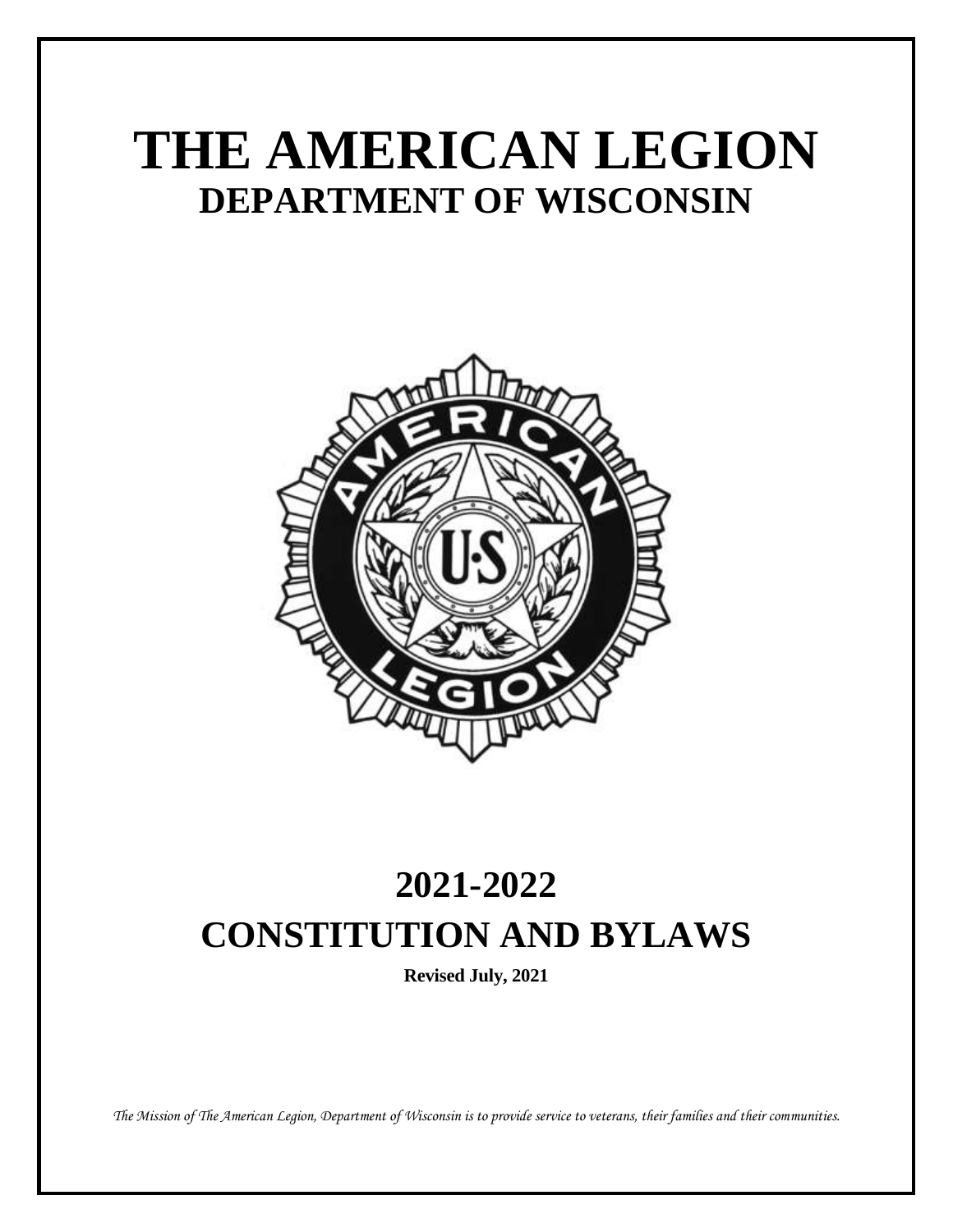2930 American Legion Dr. P.O. Box 388 Toll Free: 855-945-4466 Portage, WI 53901-0388<br>E-mail: info@wilegion.org

Department Headquarters<br>
2930 American Legion Dr.<br>
2930 American Legion Dr.<br>
2930 American Legion Dr.

Web Page [http://www.wilegion.org](http://www.wilegion.org/)

"The American Legion, Still Serving America"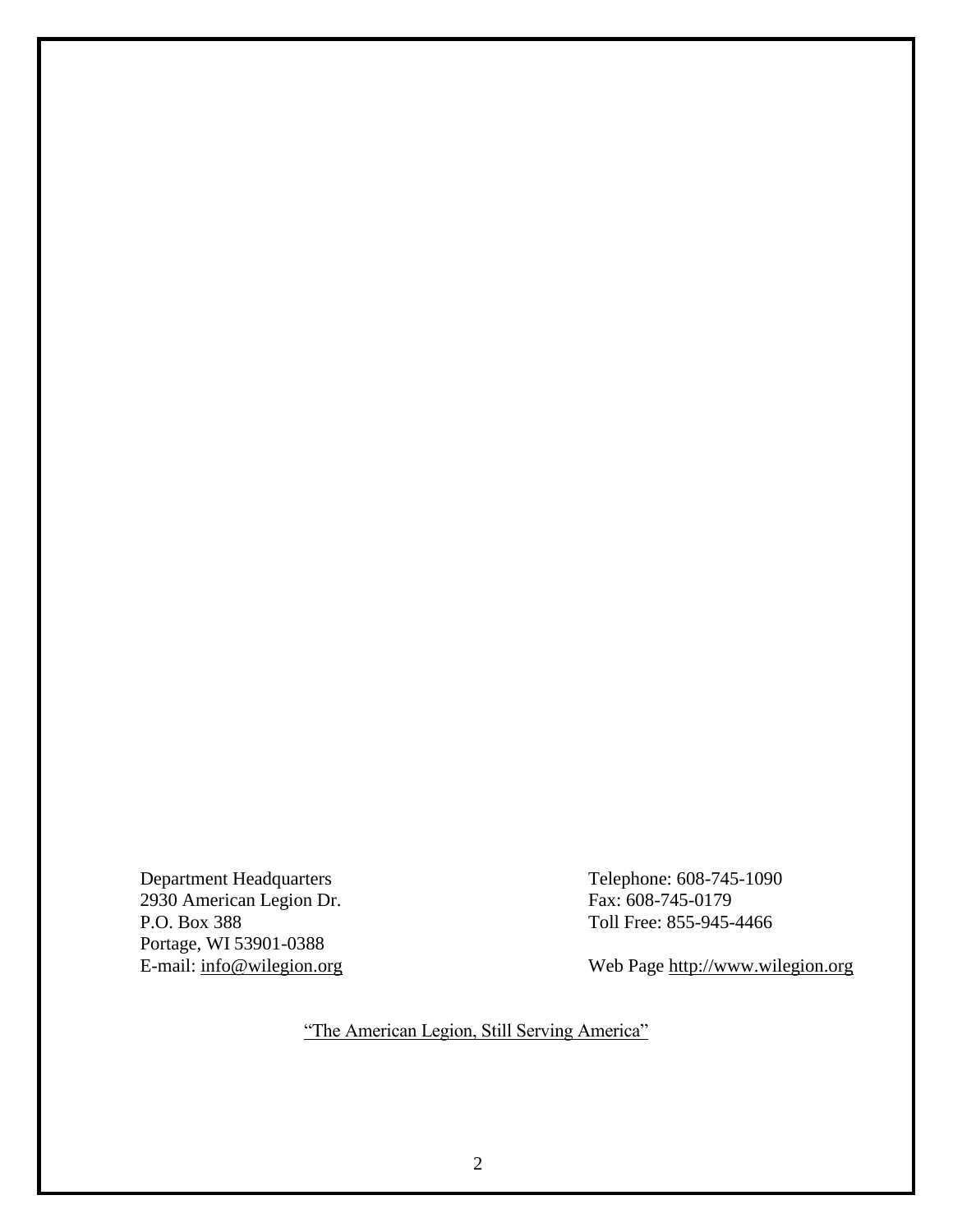## **C O N S T I T U T I O N**

#### OF

#### THE AMERICAN LEGION DEPARTMENT OF WISCONSIN

#### **PREAMBLE**

For God and Country, we associate ourselves together for the following purposes:

To uphold and defend the Constitution of the United States of America; to maintain law and order; to foster and perpetuate a one hundred percent Americanism; to preserve the memories and incidents of our associations in all wars; to inculcate a sense of individual obligation to the community, state and nation; to combat the autocracy of both the classes and the masses; to make right the master of might; to promote peace and good will on earth; to safeguard and transmit to posterity the principles of justice, freedom and democracy; to consecrate and sanctify our comradeship by our devotion to mutual helpfulness.

#### **ARTICLE I**

#### Name

SECTION 1. The name of this organization shall be The American Legion, Department of Wisconsin.

#### **ARTICLE II**

#### Nature

SECTION l. The American Legion is a civilian organization - membership therein does not affect nor increase liability for military or police service. Rank does not exist in the Legion: no member shall be addressed by their military or naval title in any convention or meeting of The American Legion.

SECTION 2. The American Legion shall be absolutely non-political and shall not be used for the dissemination of partisan principals nor for the promotion of the candidacy of any person seeking public office or preferment.

#### **ARTICLE III**

#### **Organization**

SECTION 1. The American Legion, Department of Wisconsin, is a constituent part of and subordinate to The American Legion, a Federal Corporation organized by Act of Congress. The Department organization shall consist of the following:

(a)The Officers of the Department shall be as follows: One Department Commander Four Department Vice Commanders One Department Adjutant One Department Service Officer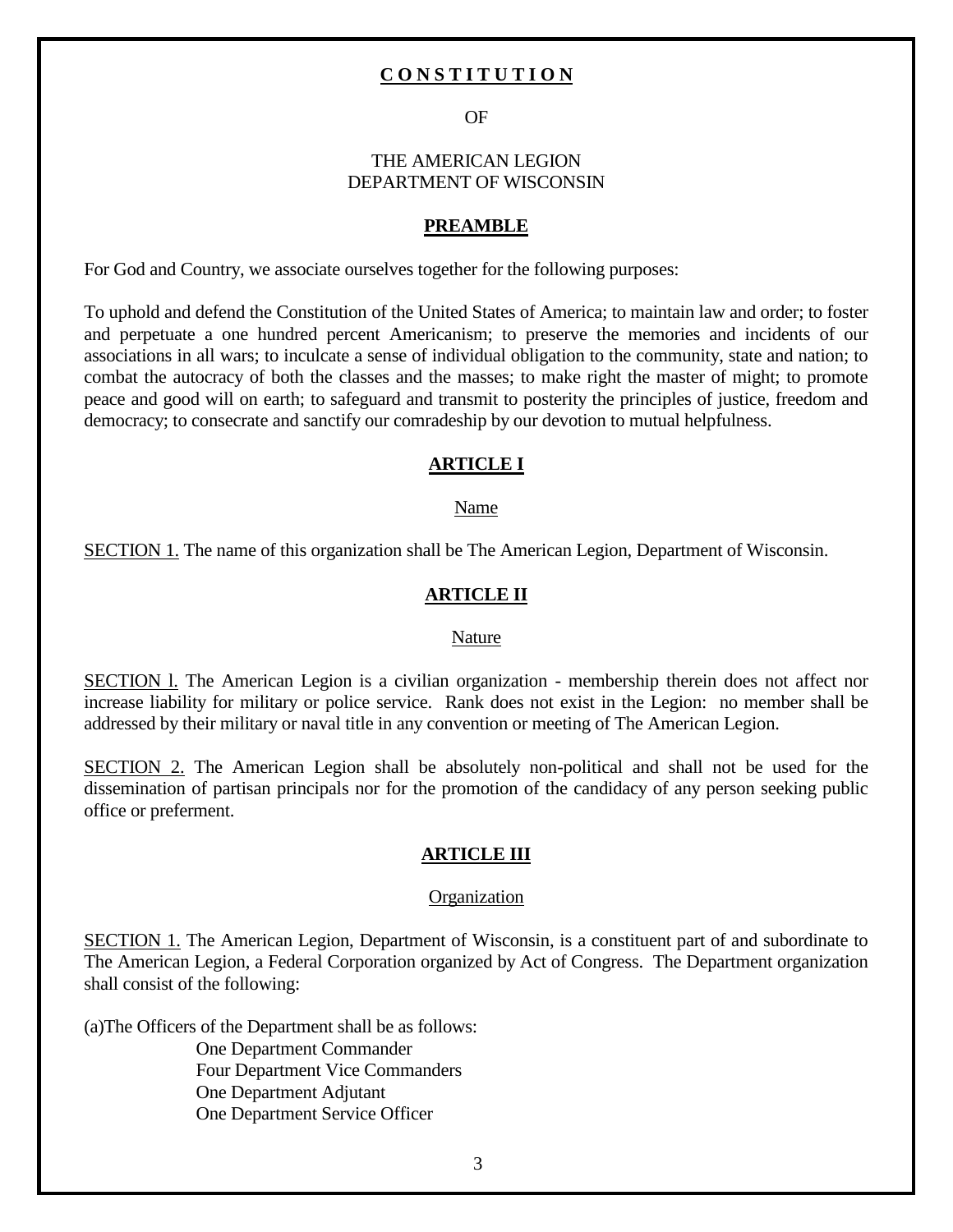One Department Judge Advocate One Department Chaplain One Department Historian Two Department Sergeants-at-Arms

and such other officers as the Department Convention shall determine.

(b) The Department Commander, the four Department Vice Commanders who shall serve without seniority, and the two Sergeants-at-Arms, shall be elected by the delegates present at the Department Convention. The election of Department officers shall be conducted under the Australian Ballot System and voting shall be in secret. The Department officers shall be elected by a majority vote. The conduct of such election shall be in manner and form as provided by the Bylaws of The American Legion, Department of Wisconsin. Neither the Department Commander nor any of the Vice Commanders shall be eligible to succeed themselves. The term of office of each of such officers shall commence immediately upon the adjournment of the Annual Department Convention and shall end upon the adjournment of the next succeeding Annual Department Convention.

(d) The Department Adjutant and the Department Service Officer shall hold office during good behavior and may be removed only for cause by the Department Executive Committee.

(e) All other Department Officers not otherwise provided for shall be appointed by the Department Commander subject to the approval of the Department Executive Committee. They shall hold office for one (1) year, or until their successors are seated.

i.) The Chair of the Department Finance Committee shall serve as the Department Finance Officer.

(f) At the Department Convention of 2018, the candidate for Sergeant at Arms receiving the highest number of votes, provided that they have received a majority of vote of delegates present, shall be elected to a two (2) year term. The candidate for Sergeant at Arms receiving the second highest number of votes, provided that they have received a majority of vote of delegates present, shall be elected to a one (1) year term. Thereafter, at each annual convention of The American Legion, Department of Wisconsin the candidate for Sergeant at Arms receiving the highest number of votes, provided that they have received a majority of vote of delegates present, shall be elected to a two (2) year term.

# **Department Executive Committee**

SECTION 2. A Department Executive Committee shall be composed of the Department Commander, the three (3) immediate Past Department Commanders, the four (4) Department Vice Commanders, the Department Chaplain without vote, the National Executive Committee Member and the twelve (12) District Commanders. In the event that the National Executive Committee Member is unavailable, the Alternate National Executive Committee Member shall act with vote. In the event the Chaplain is unavailable, the assistant Chaplain shall act for the chaplain without vote.

# **Posts**

SECTION 3. (a) The local unit of the Department shall be the Post, the minimum membership of which shall be determined by the Department Executive Committee. Those who desire to establish a Post shall, subject to the provisions of this Constitution and Bylaws, make application for a charter to the Department Adjutant, and when such application shall be approved by the Department Commander or by the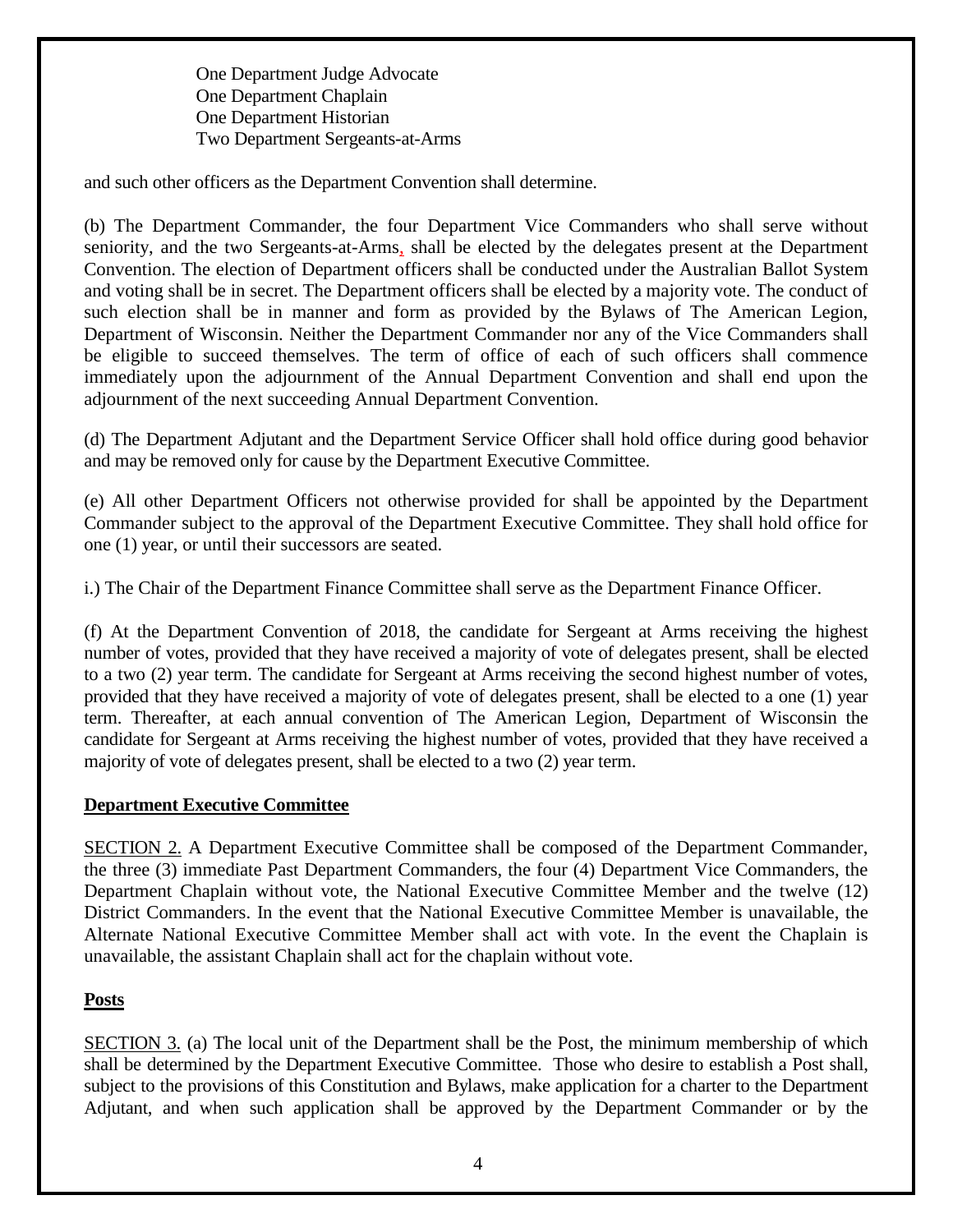Department Executive Committee, it shall be forwarded to the National Adjutant in conformity with the National Constitution.

(b) Post Charters, when issued by the National Commander and the National Adjutant, shall be countersigned by the Department Commander and the Department Adjutant.

(c) The Officers of the Post shall be as follows:

Post Commander One or more Post Vice Commanders Post Adjutant Post Finance Officer Post Historian Post Chaplain Post Sergeant-at-Arms Post Service Officer and such other officers as the Post shall authorize.

(d) Each Post within The American Legion, Department of Wisconsin shall adopt a Constitution and Bylaws, subject to the review of the Department Judge Advocate and the approval of the Department Executive Committee. All Post Constitutions shall contain Rules of Procedure Governing Discipline of Members that conform with Article XII of the Bylaws of The American Legion, Department of Wisconsin. All Post Constitutions shall contain the following provisions;

"No real estate owned by this Post or trustee of this Post will be sold, disposed of or have its title encumbered without a majority vote of the members present at a regular meeting of the post after written notice delivered to the members at least thirty (30) days prior to any meeting at which a vote to sell, dispose or encumber the real estate will occur."

# **Districts**

SECTION 4. (a) The Department shall be divided into twelve (12) Districts, the areas of which shall be composed as follows:

- District 1 Racine, Kenosha, Walworth, Rock and Waukesha Counties.
- District 2 Jefferson, Columbia, Dodge, Washington, Ozaukee and Sheboygan Counties.
- District 3 Crawford, Richland, Grant, Iowa, Dane, LaFayette and Green Counties.

District 4 - All of that part of Milwaukee County which lies South and West respectively of a line defined as follows: Beginning at the intersection of the center line of East Knapp Street in the city of Milwaukee, and the shore of Lake Michigan and running thence West along the center line of East Knapp Street to the center of the Milwaukee River, thence generally South along the center of said Milwaukee River to the center line of East State Street; thence West along the center line of East and West State Street to the center line of North  $60<sup>th</sup>$  Street; thence North along the center line to North  $60<sup>th</sup>$  Street and the East line of the 5<sup>th</sup> Ward of the City of Wauwatosa to the intersection of the center line North 65th Street and the center line of West Center Street; thence West along the center line of West Center to the East Boundary line of the City of Wauwatosa; thence generally North along the said East Boundary line of the City of Wauwatosa to the center line of West Hampton Avenue; thence West along the center line of West Hampton Avenue (being the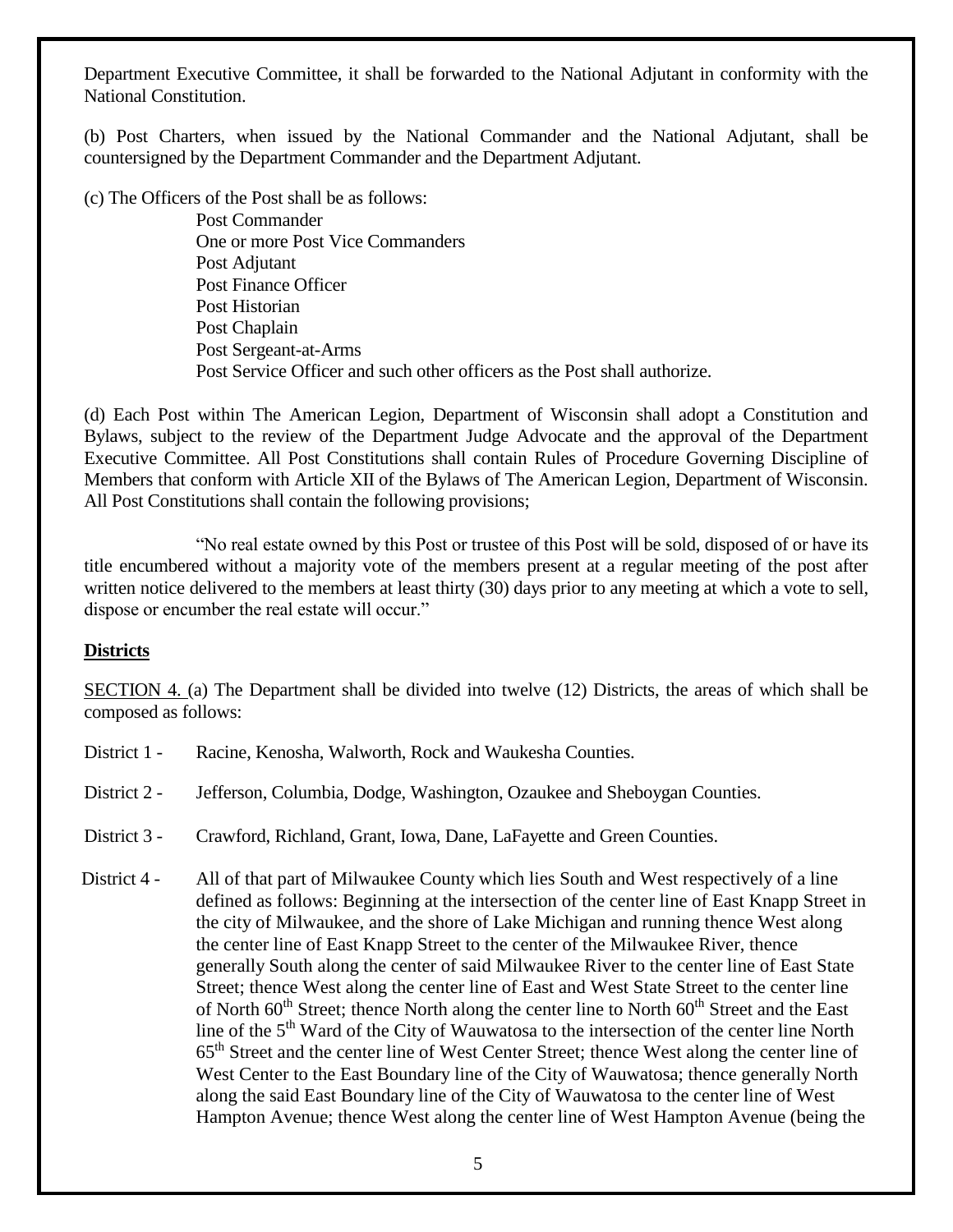North line of the City of Wauwatosa) to West line of the County of Milwaukee.

- District 5 All that part of Milwaukee County which lies North and East respectively of the line defined in "District 4" above.
- District 6 Marquette, Green Lake, Fond du Lac, Winnebago, Calumet, and Manitowoc Counties.
- District 7 LaCrosse, Jackson, Monroe, Clark, Vernon, Juneau, Adams and Sauk Counties.
- District 8 Marathon, Portage, Waupaca, New London Post No. 263 in Outagamie County, Waushara, Wood and Shawano/Menomonee Counties.
- District 9 Langlade, Forest, Florence, Marinette, Oconto, Outagamie, Brown, Kewaunee and Door Counties.
- District 10 Dunn, Barron, Chippewa, Eau Claire, Trempealeau, Buffalo-Pepin, Pierce and St. Croix Counties.
- District 11 Price, Oneida, Iron, Vilas, Taylor, Ashland, and Lincoln Counties.
- District 12 Douglas, Sawyer, Burnett, Polk, Rusk, Bayfield and Washburn Counties.

(b) Each District shall have a District organization, the membership of which shall consist of delegates from each Post within the District, and which membership shall be composed of a minimum of two delegates from each Post together with one additional delegate for each one hundred memberships on which the Post shall have paid its dues to the Department. Alternates for each delegate may also be elected by each Post to act in the absence or disability of a delegate. Membership in such District organization shall be mandatory upon all Posts in such District.

(c) Each District shall adopt a written Constitution and Bylaws to govern its operation and functioning, which shall be approved by the Department Executive Committee, and a copy of which shall be filed with the Department Adjutant.

(d) Each District shall elect one District Commander and may elect or appoint one or more District Vice Commanders for each District from among the active Legionnaires of such District. Their respective terms of office shall commence immediately upon the adjournment of the annual Department Convention after their election and shall end at the adjournment of the second next succeeding annual Department Convention. Their election or appointment shall be subject to ratification by the Department Convention following their election. The odd numbered Districts shall elect District Commanders and either elect or appoint District Vice Commanders during even numbered years, and the even numbered Districts shall elect District Commanders and either elect or appoint District Vice Commanders during each odd numbered year. The District Constitution may provide for the election or appointment of additional District officers, except that the District Adjutant shall be appointed by and hold office at the discretion of the District Commander.

(e) The District Commander and District Vice Commanders and such other elective District officers as the District Constitution provides shall be elected at a District meeting held between the first day of April and the first day of July in any year at such time as may be designated by the District Commander. The District Commander shall notify each Post Commander in the District, through Department Headquarters, by mail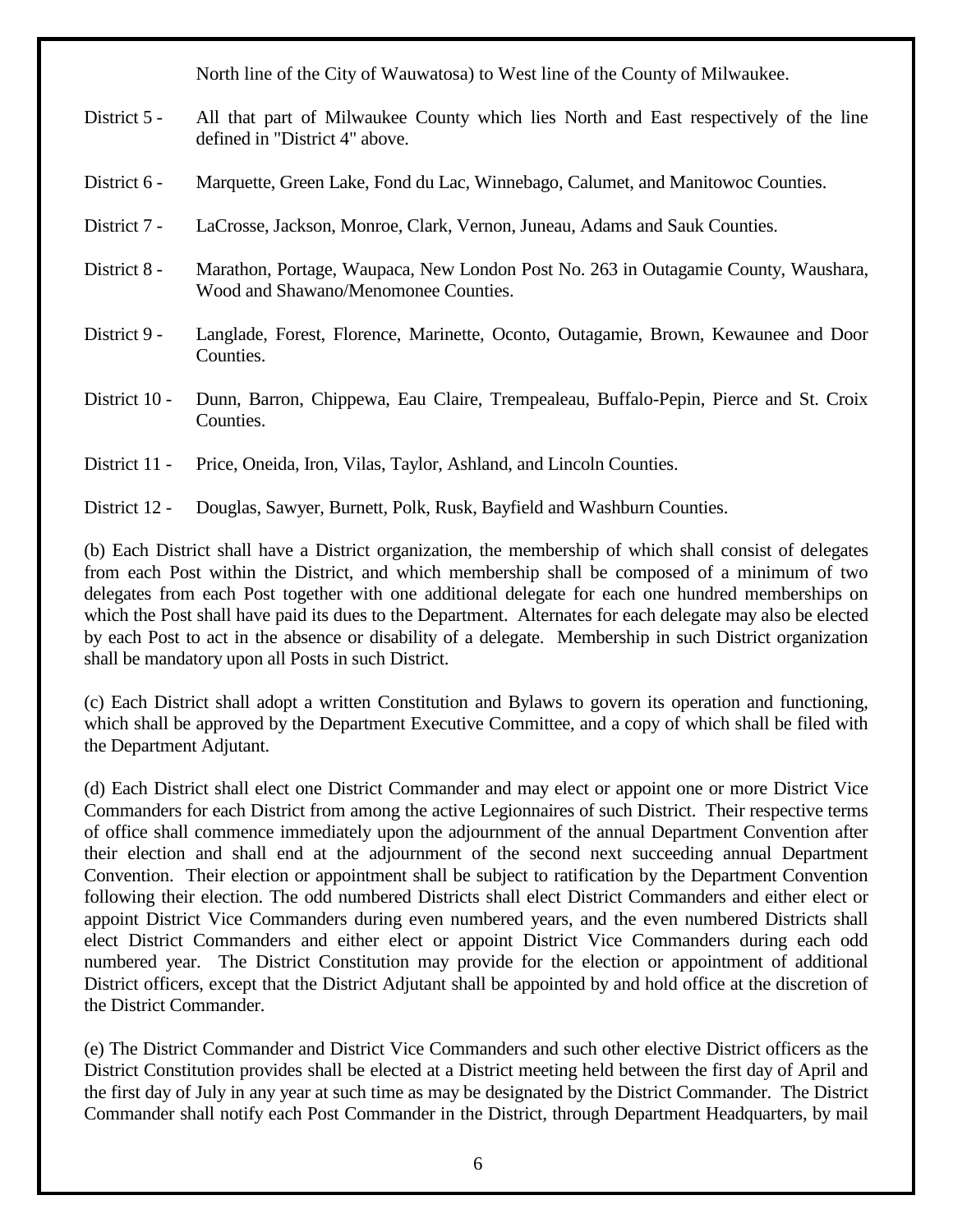at least thirty (30) days prior to the date of such election meeting. The number of delegates and alternates to which a Post is entitled at any District meeting at which District officers are elected shall be ascertained and computed on the paid-up membership of such Post as reported to Department Headquarters thirty (30) day prior to such meeting. The names of the delegates and alternates to such meeting shall be certified to by the Post Adjutant and submitted to the District Commander prior to such meeting.

(f) The District organization shall hold at least two meetings a year which shall take the place of, and be known as, the District Spring Conference and the District Fall Conference, and which, at the discretion of the District Commander, may be held in conjunction with the Spring and Fall conferences of other Districts in the Department. The District organization shall hold such other meetings as may be provided by its Constitution and Bylaws.

(g) The District Commander, or such District Vice Commander as the Commander shall designate, shall preside at all meetings of the District organization. The duties of the District Commander and the District Vice Commanders shall be such as are prescribed by the Department Constitution and Bylaws, and as further provided by the District Constitution and Bylaws. The duties of other District officers and committees shall be such as are provided by the District Constitution and Bylaws.

(h) The District shall have the power to levy and collect such per capita and assessments from the Posts within the District as shall be provided by its Constitution and Bylaws.

(i) There shall be a District Executive Committee of which the District Commander shall be the chair and presiding officer. Such District Executive Committee shall be composed of and shall have such powers as shall be defined by the District Bylaws.

# **County Councils**

SECTION 5. (a) Established County Councils to coordinate the County activities of The American Legion are recognized as a definite part of the Department organization.

(b) In any County which has no County Council established as hereinafter provided, the Posts in each County shall be grouped under the supervision of a County Commander who shall be appointed by the Department Commander upon the recommendation of the District Commander of the District in which said County is located. Such appointment shall be made no later than thirty days after each annual Department Convention.

(c) In any County not having a County Council and not embracing one or more Districts, but having two or more Posts, County Councils may be established whenever a majority of the Posts in any County shall so determine. A report of such action shall be transmitted to the District Commander who shall call a meeting of the representatives of all Posts in the County. The representatives of each Post at such meeting shall be on the same basis as its representation in the last Annual Department Convention. After organization, the representation of each Post shall be determined on such basis as each County Council shall, by its Constitution and Bylaws, provide.

(d) In any County embracing one or more Districts, there shall be a County Council composed of delegates from each member Post, elected in such a manner as the Constitution and Bylaws of such County Council may provide to coordinate inter-District activities of The American Legion. The District Commanders shall be delegates-at-large in such County Council. Membership in such County Council shall be mandatory upon all Posts in the County.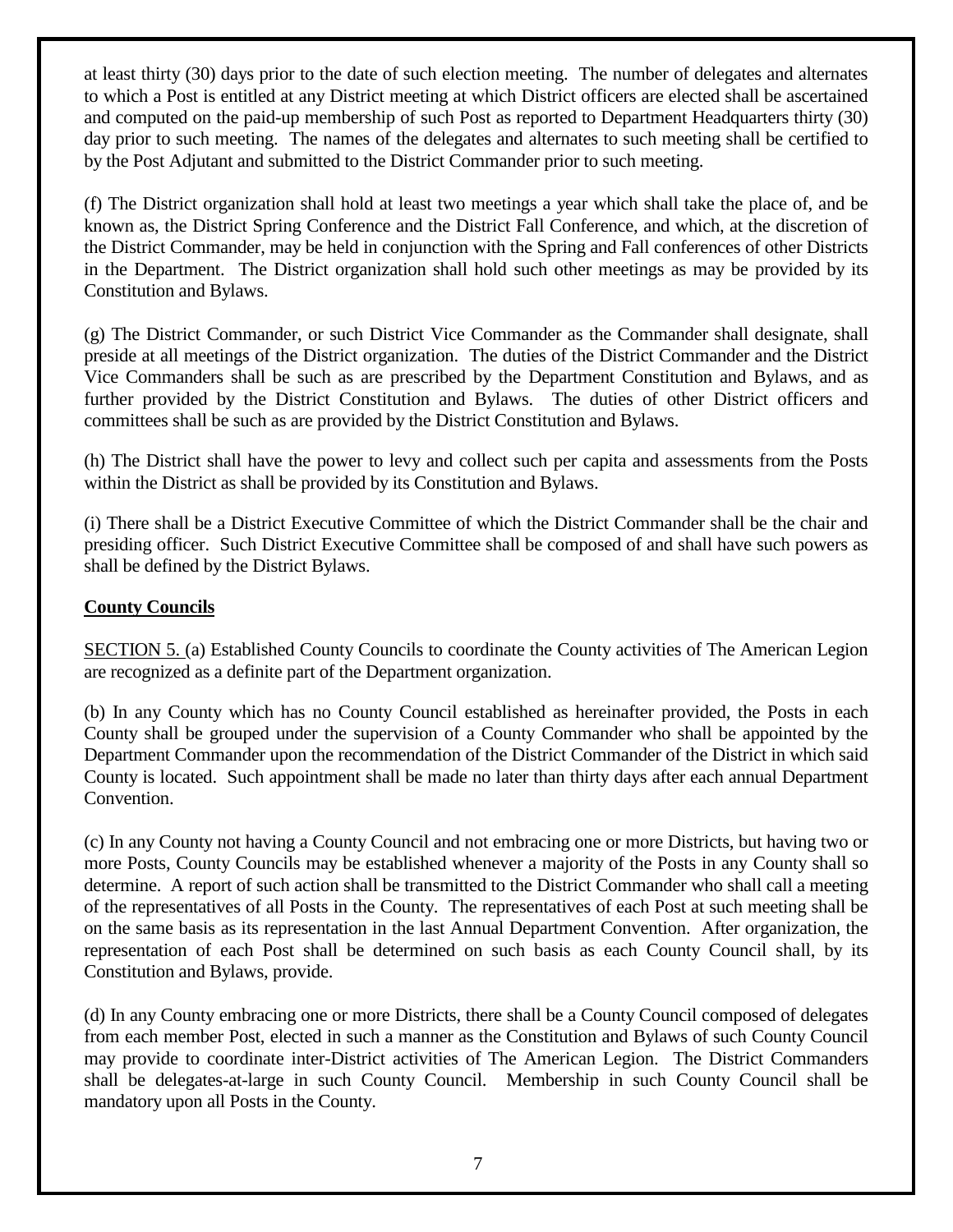(e) Each County Council shall elect a Commander, one or more Vice Commanders, a Finance Officer, and Adjutant, Service Officer, and shall select an Executive Committee and such other officers and committees as may be required by the Department or as may be deemed advisable by the County Council. Membership in such County Council shall be mandatory upon all Posts in the County.

# **ARTICLE IV**

# **Eligibility for Membership**

SECTION l. An individual is eligible for membership in The American Legion only if the individual has served in the Armed Forces of the United States at any time during the period of April 6, 1917, through November 11, 1918, or any time after December 7, 1941; or a government associated with the United States Government during a period or time referred to in this section and was a citizen of the United States when the individual entered such service; and was honorably discharged or separated from said service or continues to serve honorably during or after the period or time; provided, however that such service shall have been terminated by honorable discharge or honorable separation, or continued honorably during or after any of said periods; provided, further, that no person shall be entitled to membership who, being in such service during any of said periods, refused on conscientious, political or other grounds to subject themselves to military discipline or unqualified service.

SECTION 2. There shall be no form or class of membership except an active membership, and dues shall be paid annually or for life.

SECTION 3. No person may be a member at any time of more than one Post.

SECTION 4. No person who has been expelled from The American Legion, Department of Wisconsin by a Post; and such expulsion reported by the Department to National Headquarters within 30 days of receipt of said expulsion shall be admitted to membership in another Post without the consent of the expelling Post, except that where such consent has been asked for and denied by such Post, such person may then appeal to the Department Executive Committee for permission to apply for membership in another Post and shall be ineligible for membership until such permission is granted.

# **ARTICLE V**

# **Administration - Department Convention**

SECTION l. (a) The legislative body of the organization shall be a Department Convention, which shall be held not more than four months prior to the date of the National Convention for the same year; the date and place of such Department Convention shall be determined and fixed pursuant to the provisions of the following subsections:

(b) There shall be created a Permanent Convention and Activities Commission to be composed of six (6) members, not more than one member of which shall be from the same District. The Department Commander, upon taking office each year will appoint two (2) members for a term of three (3) years to replace those Commission members which terms have expired at the close of the annual convention.

(c) This commission shall be empowered to make the necessary investigation and recommendations for the holding of the annual Department Convention and shall make such further investigation and recommendations for such other annual events of the Department as requested by the Department Executive Committee, and shall make their recommendations after such investigation to the Department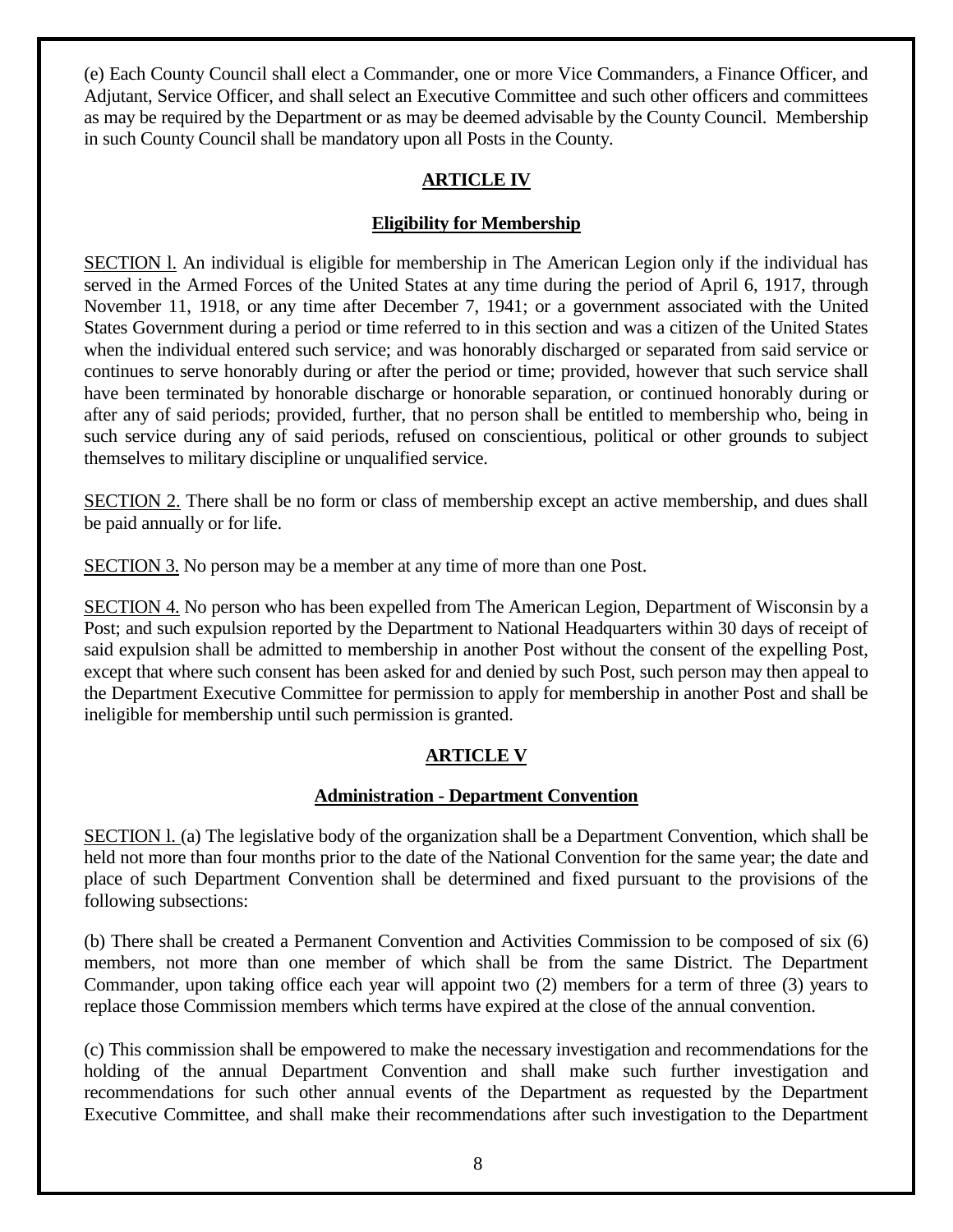Executive Committee, which shall be empowered thereafter to select the time and place for such annual Conventions and annual events.

Badger Boys State and the Wisconsin American Legion Baseball Association shall be exempt from the provisions of this section.

(d) The requirements and the conditions for the holding of a Department Convention and such annual events shall be made known by the Commission through the Department Headquarters.

SECTION 2. The annual Department Convention shall be composed of delegates and alternates from each Post. Such delegates and alternates shall be selected from among those who have paid their dues at least thirty (30) days prior to the Department Convention. Each such Post shall have a minimum of two delegates and two alternates, together with one additional delegate and alternate for each one hundred memberships on which the Post shall have paid its dues to the Department at least thirty (30) days before the date of the Department Convention. However, those with less than fifteen (15) paid up members shall be allowed one (1) delegate and one (1) alternate.

SECTION 3. At least twenty-eight (28) days prior to the annual Department Convention, the Department shall issue to each Post a certificate showing the number of delegates and alternates to which that Post is entitled under this Constitution. The Post Adjutant of each Post shall certify the names of the delegates and alternates elected by the Post endorsement thereon, and shall mail the same to the Department at least fifteen (l5) days prior to the date of the annual Department Convention.

SECTION 4. There shall be a Credential Committee consisting of three delegates to be appointed by the Department Executive Committee to sit the day before, and the first day of the Convention, to pass upon and decide eligibility of delegates and alternates.

SECTION 5. Each delegate present at the annual Department Convention shall have one vote. In the absence of a delegate, the designated alternate, if present, may vote. Alternates shall have all the privileges of delegates excepting that of voting. All Past Department Commanders, all members of the Department Executive Committee, and all County Commanders shall have the status of delegates to the Department Convention.

SECTION 6. No delegate shall be entitled to a seat or a vote in the annual Department Convention unless the Post from which elected has paid all financial obligations owing to the Department.

SECTION 7. (a) The Policy committee, as established by the Department Bylaws, Article III, Section 4a, shall meet not more than forty-five (45) days prior to the annual Department Convention to consider all resolutions, of any nature whatsoever, that have been submitted or presented to the annual Convention, consolidate all resolutions of similar content, indicating the source of such consolidated resolutions, assign to proper committee with recommendations and submit the Resolving Clause of proposed resolutions, to all Posts in the Department not later than thirty (30) days prior to the Convention, through Department Headquarters.

(b) All resolutions must emanate from a Post, County, or District after favorable action at any authorized meeting thereof, or from the Department Executive Committee or any Department officer, or from the floor of the Convention, subject to Convention rules, except where otherwise provided.

(c) No resolution shall be considered at any annual Department Convention unless such resolution shall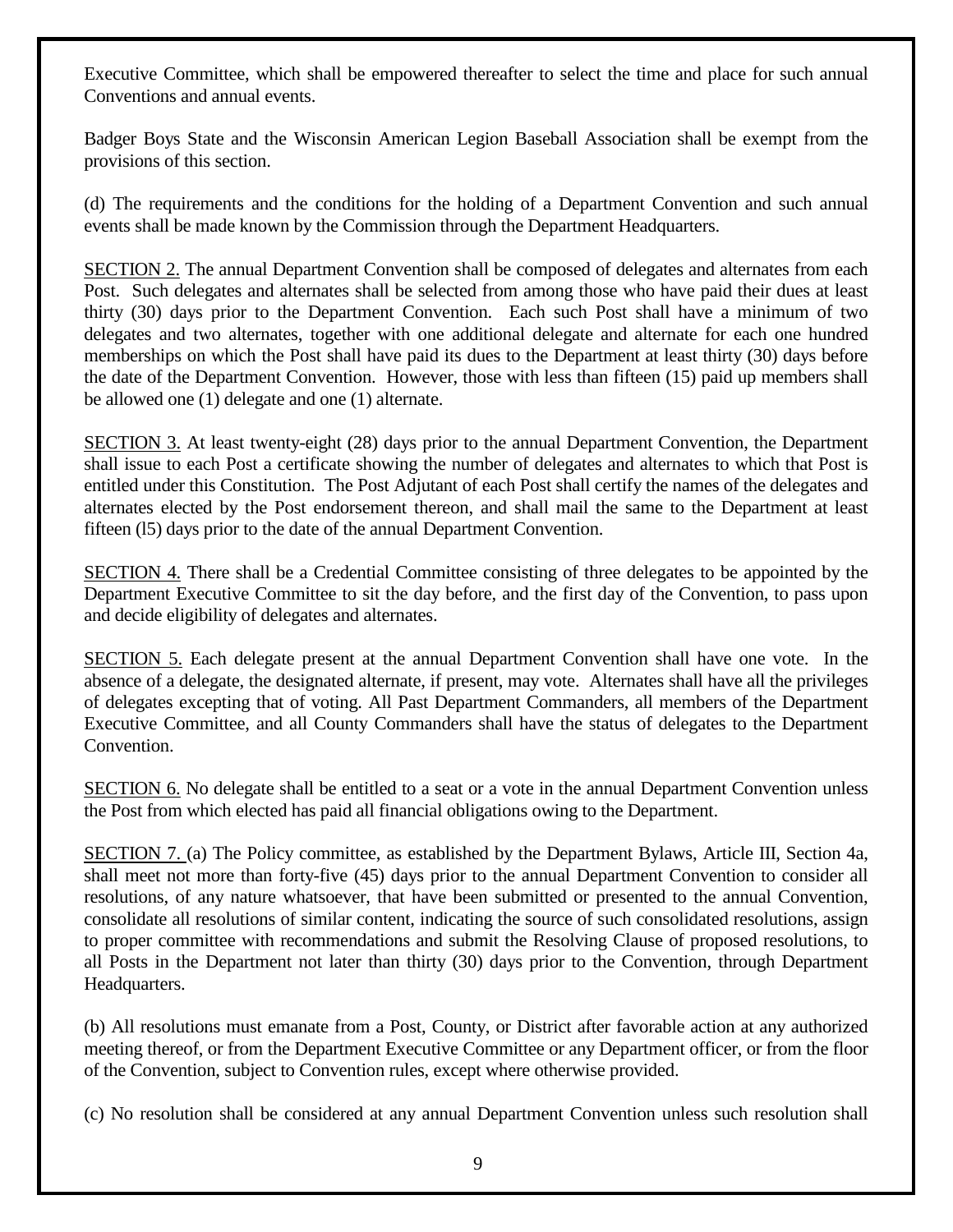have been submitted to the Department Headquarters on a date not less than forty-five (45) days prior to the first day of such Convention. No exception from this rule shall be permitted unless such resolution shall be presented to such Convention by or with the consent of the Department Executive Committee, or unless unanimous consent of all delegates present is obtained from the floor of the convention.

SECTION 8. A majority of the districts, when represented wholly or in part by duly accredited delegates or alternates, shall constitute a quorum at any Department Convention.

SECTION 9. The Department Convention may make its own rules of procedure, but in the absence of such action, the rules shall be the same as prescribed by "Roberts Rules of Order".

# **ARTICLE VI**

# **Delegates to National Convention**

SECTION 1. There shall be five (5) delegates-at-large to the National Convention, three (3) of whom shall be the retiring Department Commander, the newly-elected Department Commander, and the Department Adjutant, who shall be the Delegation Secretary. The Alternate National Executive Committee Member shall become a delegate-at-large to the National Convention if not selected a delegate by the district. All vacancies remaining unfilled from the five (5) delegates-at-large and an alternate for each of the five (5) delegates-at-large shall be appointed by the newly-elected Department Commander.

SECTION 2. The additional delegates shall be selected at least forty-five (45) days prior to the Department Convention by the respective Districts of the Department from among those members of The American Legion whose dues shall have been paid at the time of their selection and who are then currently in good standing. Each District shall in accordance with the method set forth in their respective Constitution select one delegate for each one thousand members or major fraction thereof, in the District if the Department quota permits. Each District shall select the same number of alternates as it has delegates to the National Convention. The Department shall notify each District, as soon as is feasible of the number of delegates to which the District is entitled.

SECTION 3. In the event there is a vacancy in the Department delegation at any National Convention, the Department Commander shall be authorized to fill such vacancy by appointment of a Wisconsin Legionnaire in the following manner and priority: A vacancy in the delegation from any District shall be filled by alternate delegates, present and able to act, from said District in the order of priority they were elected. If a vacancy in a District delegation exists after all the alternates eligible from said District have been appointed, alternates of other Districts, present and able to act, may be appointed; but all first alternates must be appointed before any second alternates and in successive priority; and after all alternates, any Legionnaire may be appointed.

# **ARTICLE VII**

# **National Officers**

SECTION l. At the Department Convention held during the even-number years, there shall be an election by majority vote under a secret Australian Ballot of a National Executive Committee Member who will represent The American Legion, Department of Wisconsin on the National Executive Committee for a period of two (2) years.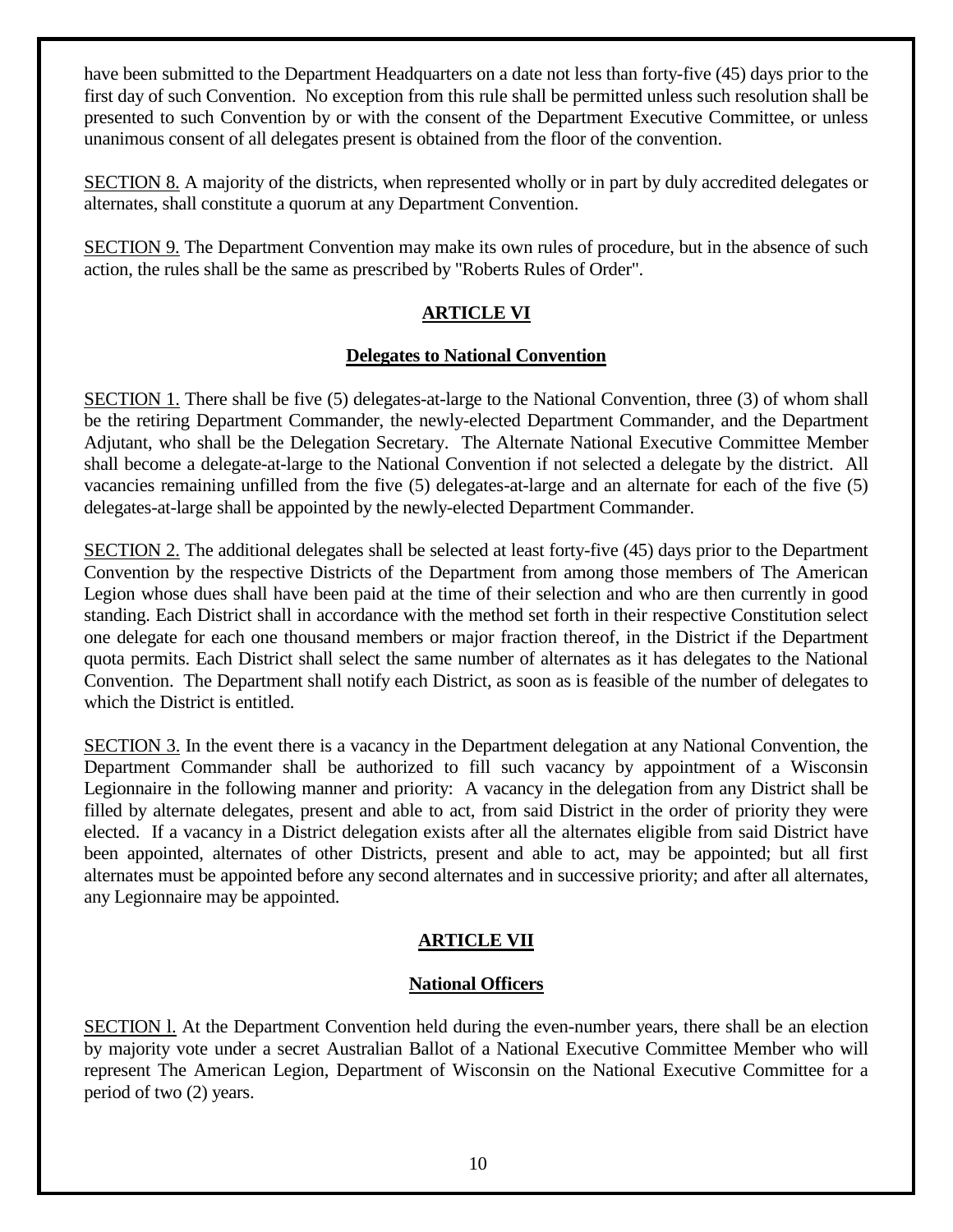SECTION 2. An Alternate National Executive Committee Member shall be elected at the Department Convention by secret Australian ballot during the even-numbered years to act only in the absence of the National Executive Committee Member.

SECTION 3. The term of the National Executive Committee Member and the Alternate National Executive Committee Member shall commence immediately upon the adjournment of the National American Legion Convention following their election, and will end at the adjournment of the second next succeeding National Convention. The term of the office of the Alternate National Executive Committee Member shall run concurrent to that of the National Executive Committee Member.

SECTION 4.All Past National Commanders, who served in that capacity while members of The American Legion, Department of Wisconsin while in good standing in their respective Department, shall be members of the National Executive Committee, without vote, and shall be life members to all National American Legion Conventions, with vote to be exercised by them with their respective Department.

# **ARTICLE VIII**

#### Dues and Funds

SECTION l. A membership fee may be charged by the Department, by each local Post, duly organized County Council, and District organization. Annual dues for State purposes shall be fixed for the ensuing year at each annual Department Convention; provided that in the event of the failure of the Convention to act, such dues shall be fixed by the Department Executive Committee only if the fixing or setting of annual dues was brought before the Convention and not acted upon**.** Local dues shall be fixed by each Post, County Council and District organization. Dues may be assessed and paid as authorized by respective Bylaws.

SECTION 2. The annual National dues, as determined by the National Convention, shall be paid by 1. Collected by the Post and paid through the Department to the National Treasurer, 2. Paid by the member to the National Treasurer using the mylegion.org pay dues on-line module, 3. Collected by the Posts and paid to the National Treasurer using the mylegion.org Process Membership module.

SECTION 3. A member in good standing in the Department of Wisconsin is one for whom their Post has remitted, with their membership card, their National dues and \$11.50 for Department dues. The \$11.50 for Department dues shall be earmarked as follows:

> General Operation Fund--------------------- \$11.15 Dues Investment Fund----------------------------.35

SECTION 3. (a) All monies remaining in programs as allocated in the past year will revert back to the General Operations Fund at the end of any fiscal year, with the exception of the Wisconsin American Legion Baseball Association and the Sons of The American Legion, Detachment of Wisconsin. The Dues Investment Fund, shall not revert to the General Operations Fund and is capped at \$100,000.00 with any monies over that amount to be placed in the Capital Building Reserve Fund."

SECTION 4. (a) There is hereby created a separate fund entitled Rehabilitation Fund to be administered by the Department Finance Committee, funded by receipts from gifts, grants, devises, donations and revenue enhancement funds, including any sweepstakes as may be approved by the Department Executive Committee.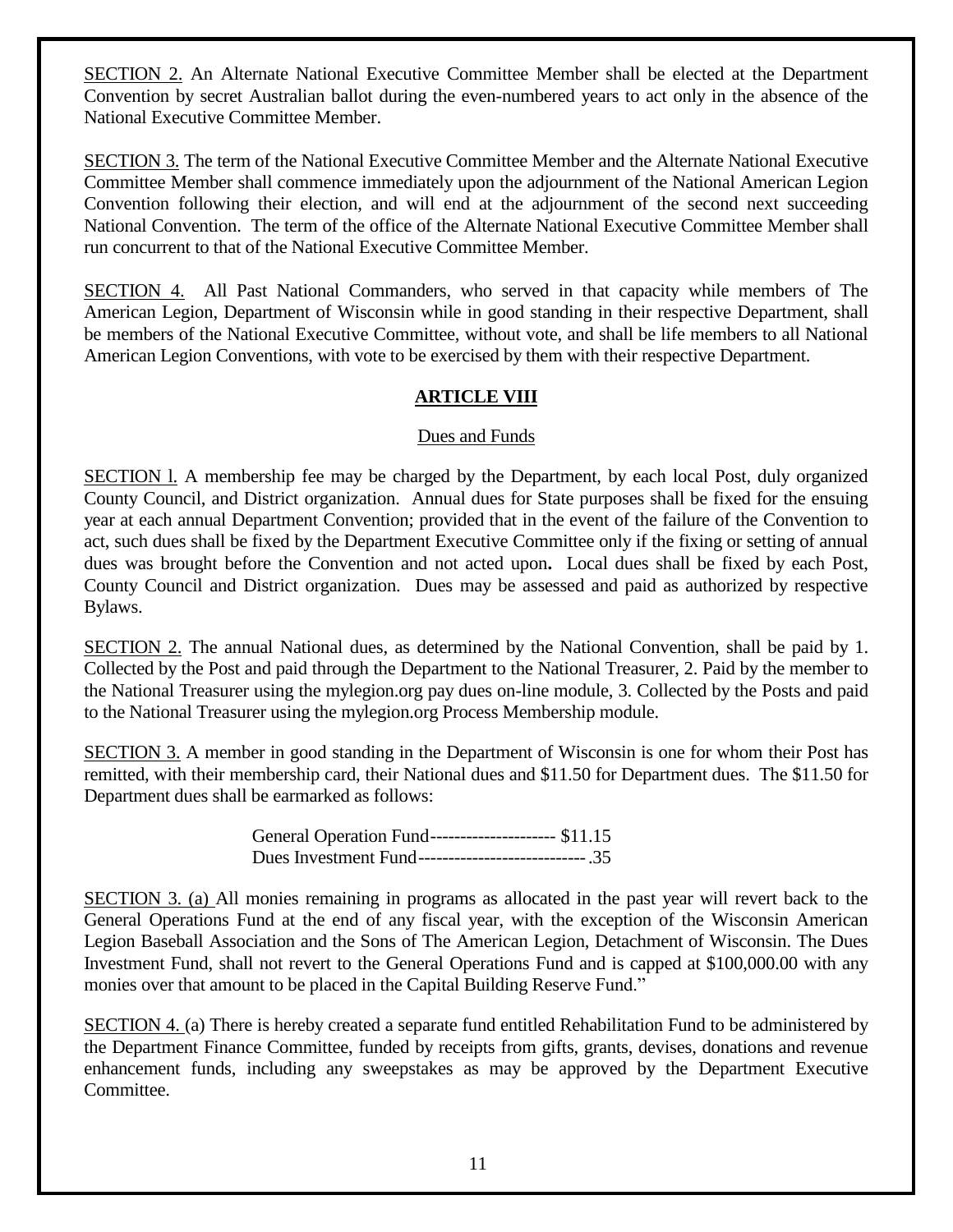(b) The use of said Rehabilitation Fund is hereby authorized only for hospital service, recreation or rehabilitation, welfare or disaster relief, education and such other rehabilitation work for veterans or their dependents of the State of Wisconsin. No funds of the Rehabilitation Fund shall at any time be diverted to or used by or for any other program or activity not herein above enumerated.

(c) Money from the Rehabilitation Fund can be used to support the fiscal requirements of the Department Service Office Fund, Camp American Legion and the Hospital Fund. The amounts of money required by budgets for these three programs shall be drawn from the Rehabilitation Fund, and further supported by funds from general dues receipts as determined by the Finance Committee and approved by the Department Executive Committee.

# **ARTICLE IX**

## **Discipline**

SECTION 1. Officers: The Department Executive Committee shall have full power to suspend or remove from office for inefficiency, neglect of duty, misconduct in office, or other good cause shown, any elective or appointive officer of the Department, or of any Post, District or County Council therein after a fair and impartial hearing on written charges brought against such officers. Notice containing a statement of the charges shall be given the officer at least ten (10) days prior to the date fixed therein for said hearing. Said hearing shall be conducted pursuant to such rules and regulations as said Department Executive Committee shall prescribe. After the filing of such charges, the Department Commander may at once, if deemed advisable, temporarily suspend any such officer pending the hearing of said charges. The District Commander shall also have power to call a special meeting of any Post to fill any vacancy caused by any such suspension. Upon the hearing of said charges, no officer shall be removed unless two-thirds of the Committee at such meeting shall vote in favor of the removal. Any officer who shall be removed or suspended by the Department Executive Committee shall have the right to appeal to the next Department Convention by giving notice in writing to the Department Adjutant within ten (10) days after such removal or suspension. It shall then be the duty of the Department Adjutant to bring such appeal to the attention and vote of the Convention.

SECTION 2. (a) Posts: The Department Executive Committee may suspend, cancel or revoke a Post charter. The action taken by the Department Executive Committee shall be final and conclusive unless an appeal is taken to the National Executive Committee within thirty days (30) from the date of said suspension, cancellation or revocation.

(b) Any Post failing to meet the obligations imposed upon it by the National or Department Constitution and Bylaws, or ceasing to function for six months as an American Legion Post, or voluntarily ceasing to function as a Post, or merging with one or more other Posts, or refusing to pay the National or Department per capita dues, shall, upon order of the Department Executive Committee, surrender its charter for cancellation. Upon failure to surrender such charter, immediate steps may be taken for its revocation, cancellation, or suspension.

(c) Upon revocation, cancellation or suspension of the charter of a Post, such Post shall immediately cease operations, and upon revocation or cancellation, shall turn over its charter to the Department Commander or Department Executive Committee; and the Department Executive Committee is authorized, empowered and directed (by and through its duly authorized agent) to take possession, custody, and control of all the records, property and assets of and belonging to said Post, and to take all necessary and proper steps and proceedings to conclude and close the affairs of such Post. The Department Executive Committee may provide for the transfer of the members in said Post to other Posts of their choice, subject to the approval of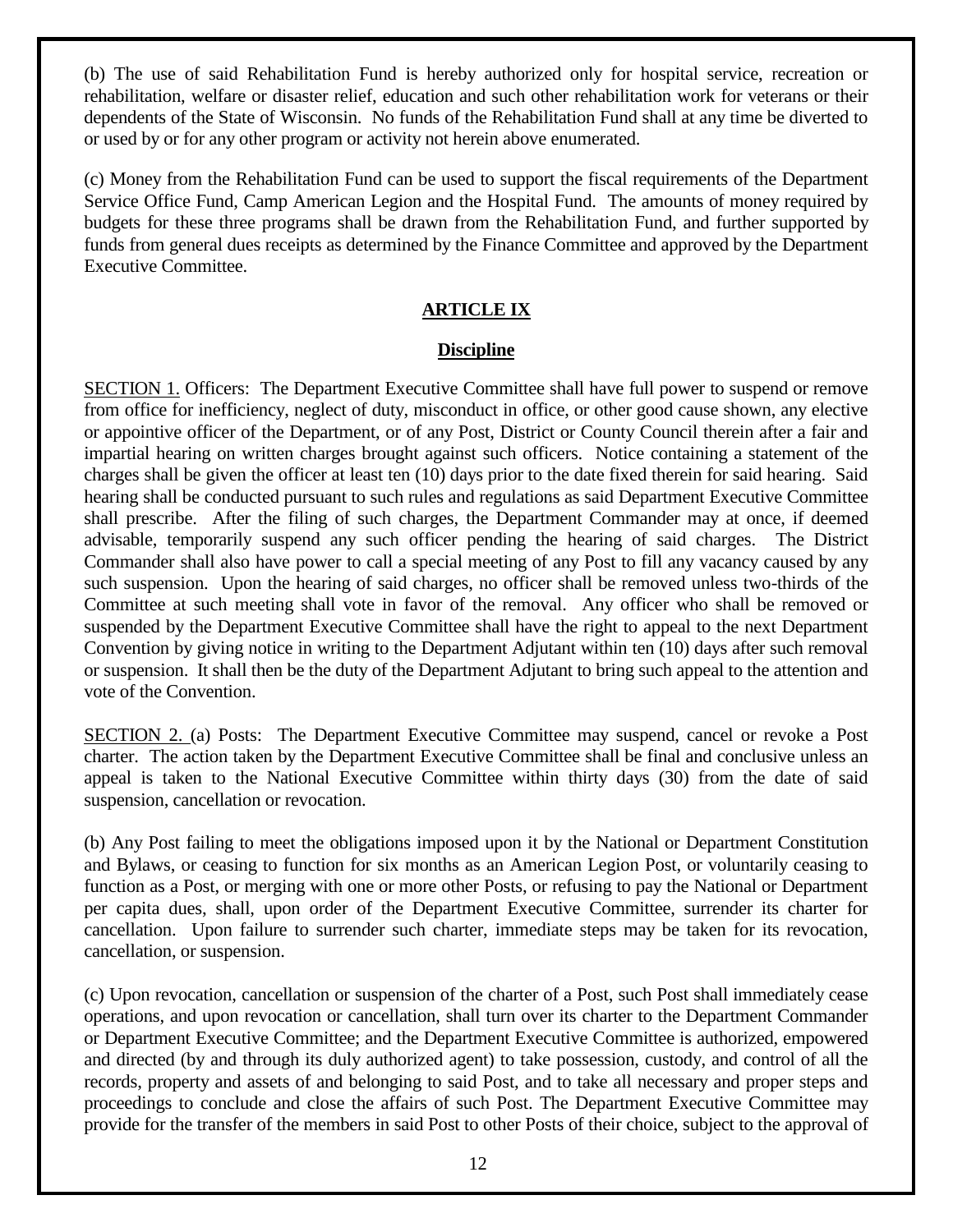such other Post.

(d) The procedure in an action involving the revocation, cancellation, or suspension of the charter of a Post shall follow the "Rules of Procedure" provided for by the Code adopted by the National Executive Committee.

SECTION 3. (a) Members: Members may be suspended or expelled from The American Legion only upon proper showing of cause. Charges shall be based upon disloyalty, neglect of duty, dishonesty, and conduct unbecoming a member of The American Legion. All charges must be made under oath in writing by the accusers, and no member in good standing shall lose membership until given a fair trial by the Post of which they are a member, in such manner and form as the Department Bylaws and Department Executive Committee shall prescribe.

(b) Any member who has been suspended or expelled has the right of appeal to the Department Executive Committee or Department Convention, according to the provisions of the Bylaws of the Department. The decision of the Department shall be final.

(c) A member whose dues for the current year have not been paid by January 1, shall be classified as delinquent. If dues are paid on or before February 1, the member shall be automatically reinstated. If still delinquent after February 1, they shall be suspended from all privileges. If still under suspension on June 30 of such year, membership in The American Legion shall be forfeited. A member so suspended or whose membership has been so forfeited may be reinstated to active membership in good standing by vote of the Post and payment of current dues for the year in which the reinstatement occurs. The Post, at its option, may also require a member whose membership has been so forfeited to pay one year's arrears in dues as a condition precedent to reinstatement.

#### **ARTICLE X**

#### **Amendments**

SECTION 1. This constitution may be amended at any annual Department Convention by a two-thirds vote of the duly qualified delegates present, provided that the proposed amendment or amendments shall have been made available in writing to the delegates, prior to the opening of the first day of convention. All proposed amendments to this Constitution shall be submitted through Department Headquarters to each Post for study and discussion at least thirty (30) days prior to the annual Department Convention. Failure to do so will preclude consideration of the proposed amendment referred to in this section by the Convention, unless over-ruled by a three-fourths vote of those delegates present.

SECTION 2. Amendments to the National Constitution of The American Legion shall automatically operate to amend the Constitution of the Department of Wisconsin.

# **B Y L A W S**

OF

#### THE AMERICAN LEGION DEPARTMENT OF WISCONSIN

#### ARTICLE I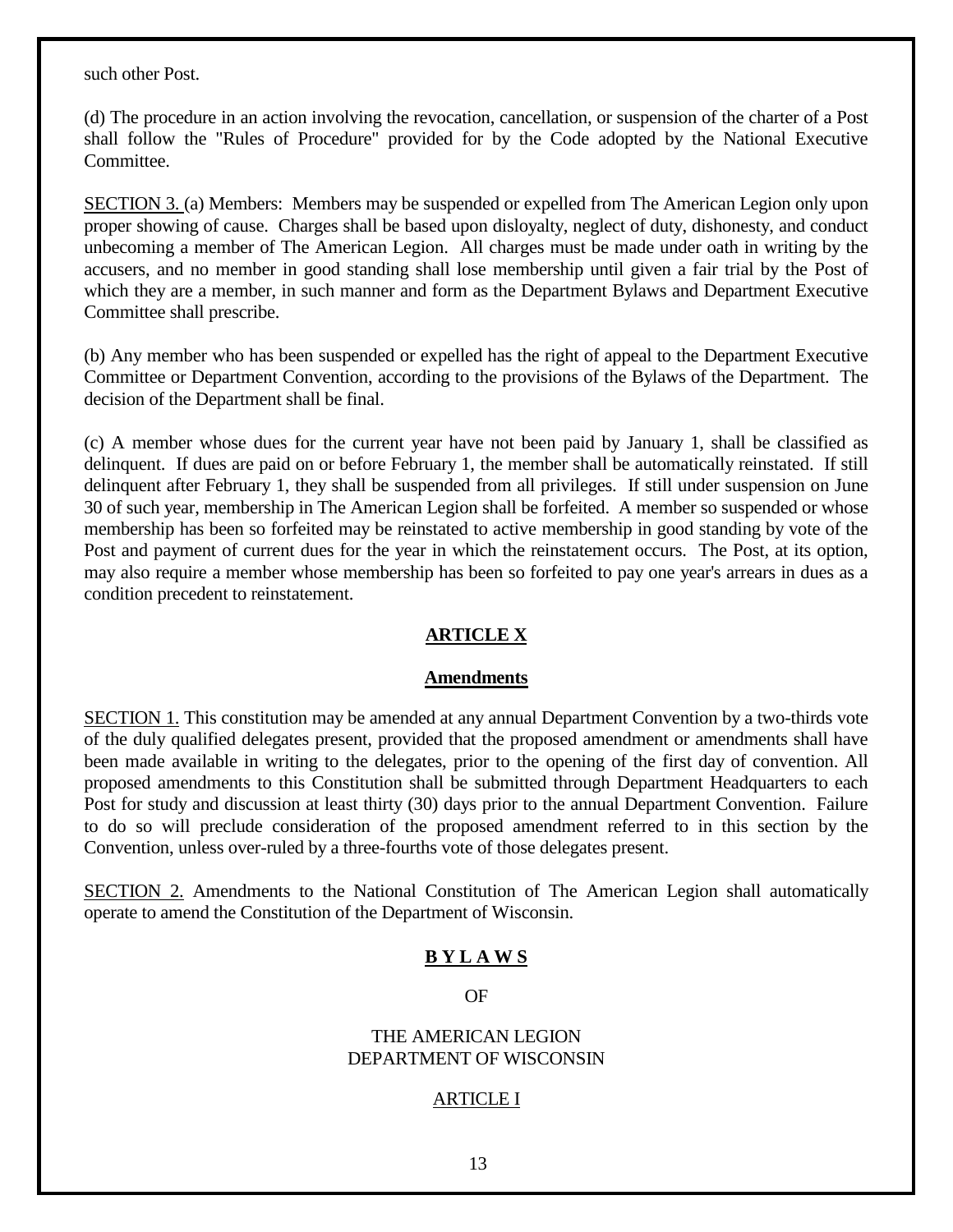## **Department Executive Committee**

SECTION 1. Between Department Conventions, the administrative power shall be vested in the Department Executive Committee. Said committee, in addition to the specific duties prescribed and defined in the Constitution and in these Bylaws, shall, with the Department Commander, exercise general supervision over the Department, Districts, County Councils, and Posts.

SECTION 2. The Department Commander may call a meeting of the Department Executive committee at any time and place selected by The Commander. The Commander shall call a meeting of the said committee within 10 business days when requested to do so in writing by five members of the Department Executive Committee. When the Department Commander deems appropriate, the Commander may authorize meetings via electronic media.

SECTION 3. The Department Executive Committee shall have the power to require any officer having the possession or custody of any of the funds or property of the Department to give a bond in such sum as they shall fix with sureties as they shall approve. All expenses contracted with the giving of the bond required by the Constitution or these Bylaws, or by the Department Executive Committee, shall be paid out of Department funds.

SECTION 4. The Department Executive Committee shall have authority to appoint subcommittees from among its members for the performance of special duties and shall have the authority to delegate to them such functions and authority as it shall deem necessary.

SECTION 5. Any matter purporting to relate to the policy, business, or administration of the Department, and which is not regulated by specific provisions of the Constitution, a Department Convention or these Bylaws, shall be referred to the Department Executive Committee for determination and adjustment.

SECTION 6. The Department Executive Committee shall have the power to create such committees, boards, and commissions as it may determine in accordance with the Department Constitution and Bylaws.

SECTION 7. A quorum of the Department Executive Committee shall consist of nine (9), of whom seven (7) shall be District Commanders or their alternates.

SECTION 8. All Past Department Commanders who have served in that capacity while members of The American Legion, Department of Wisconsin, and remain in good standing in their respective Post, shall be members of The Department Executive Committee without vote.

# **ARTICLE II**

#### **Duties of Officers Department Commander**

SECTION 1. (a) The Department Commander shall be the Chief Executive of the Department. The Department Commander shall see that the provisions of the National and Department Constitutions and Bylaws and of all laws, regulations, and policies established there under shall be observed. The Department Commander shall be the presiding officer of Department Conventions and of all other Department meetings and gatherings attended. The Department Commander shall represent the Department in its relations with the American Legion Auxiliaries, federal, state, and other governmental bodies. The Department Commander shall have authority to designate a Department Vice Commander to represent the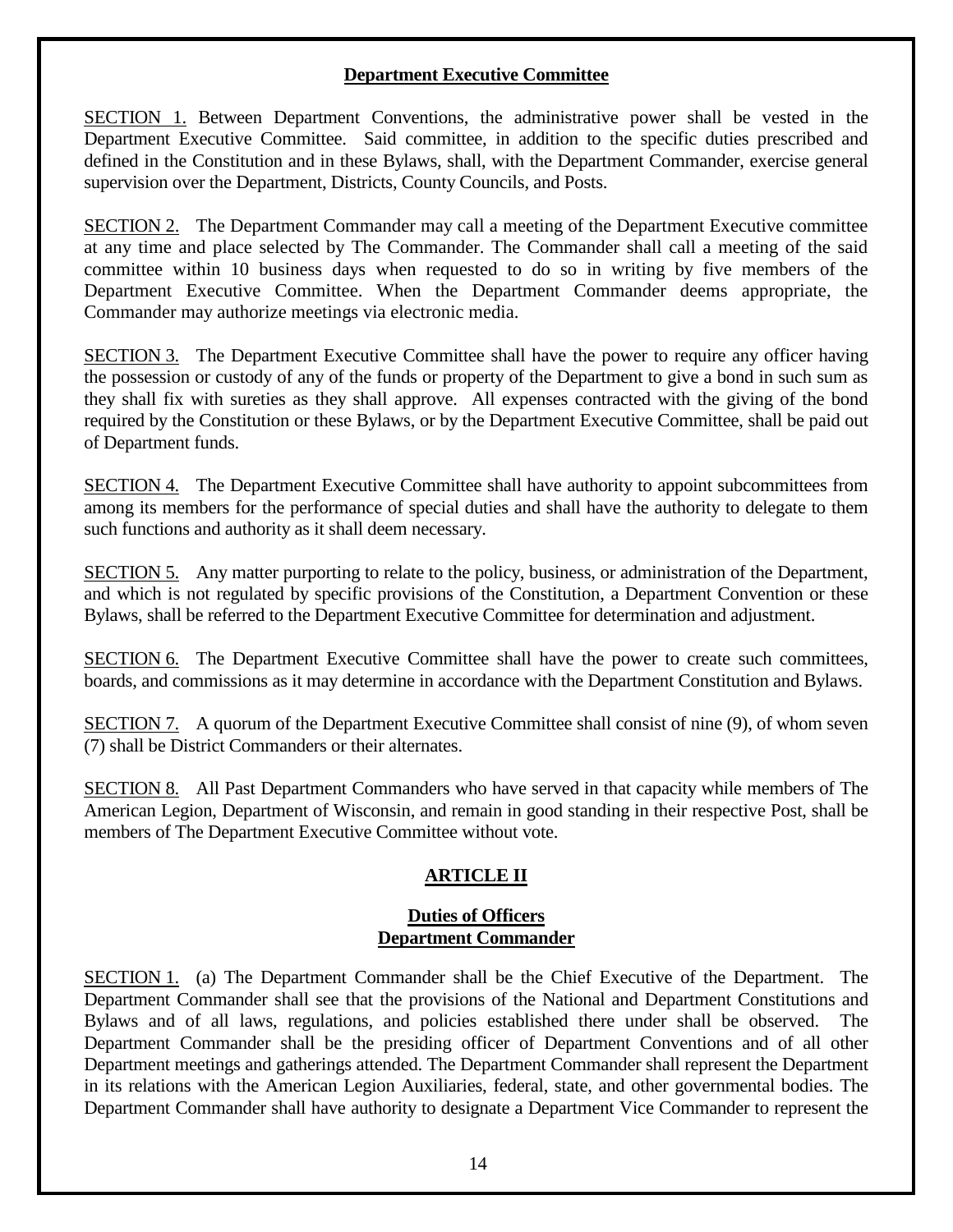Commander at public ceremonies and meetings and, in the event of the inability of any of the Department Vice Commanders to accept such assignment another representative shall be appointed. In case of sickness, absence, or other temporary disability of the Department Commander, a Vice Commander shall be designated to act in the Commander's stead.

(b) The Department Commander shall receive from comrades, Posts, private citizens, or organizations complaints affecting the conduct of members of Posts or affecting the welfare of the Department, and shall present same to the Department Executive Committee for appropriate action.

(c) The Department Commander shall appoint from time to time such committees, boards and commissions as deemed necessary, or as shall be provided for by the Department Executive Committee or the Department Convention. The Department Commander shall serve as Ex-Officio to all committees, boards and commissions.

(d) The Department Commander shall receive a personal expense allowance to be determined by the Department Executive Committee, but not to exceed \$5,200.00 per year.

## **Department Vice Commanders**

SECTION 2. The Department Vice Commanders shall be the representatives of the Department Commander on all matters referred to any of them, and shall, on request, preside over meetings of the Department Convention or Department Executive Committee, and perform such other duties as are usually incident to the office.

# **Department Adjutant**

SECTION 3. (a) The Department Adjutant shall keep a record of all meetings of the Department Convention and all meetings of the Department Executive Committee, and shall prepare same for permanent record in a book or file kept for that purpose; and shall, at each regular meeting at the direction of the Department Commander, read the minutes of the previous meeting and make such corrections as may be allowed. The Department Adjutant shall, further, keep a record of all Posts in the Department and shall obtain from all Posts a complete record of the personnel of such Posts. The Department Adjutant shall have the custody of all the minute books, files, records, and other property or equipment used in the performance of the duties of their office. The Department Adjutant shall receive from local Posts all annual dues and assessments that may be levied upon such Posts and deposit same to the credit of The American Legion, Department of Wisconsin, in depositories as designated by the Department Executive Committee, and shall keep a record of all receipts of such monies. The Department Adjutant shall prepare and sign vouchers and checks for the approved disbursements of Department funds and submit same for countersignature to the Department Commander.

(b) The Department Adjutant shall notify all Posts of financial obligations owing the Department at least thirty (30) days prior to any Department Convention. The Department Adjutant shall also notify the Convention Credentials Committee of any such obligations remaining unpaid at the time designated for the meeting of said Committee by Section 4 of Article V of the Department Constitution. The Department Adjutant shall give like notice to the District Commander of any District holding a conference authorized by Section 4 (b) of Article III of the Department Constitution.

(c) The Department Adjutant shall receive such salary as shall be determined by the Department Executive Committee.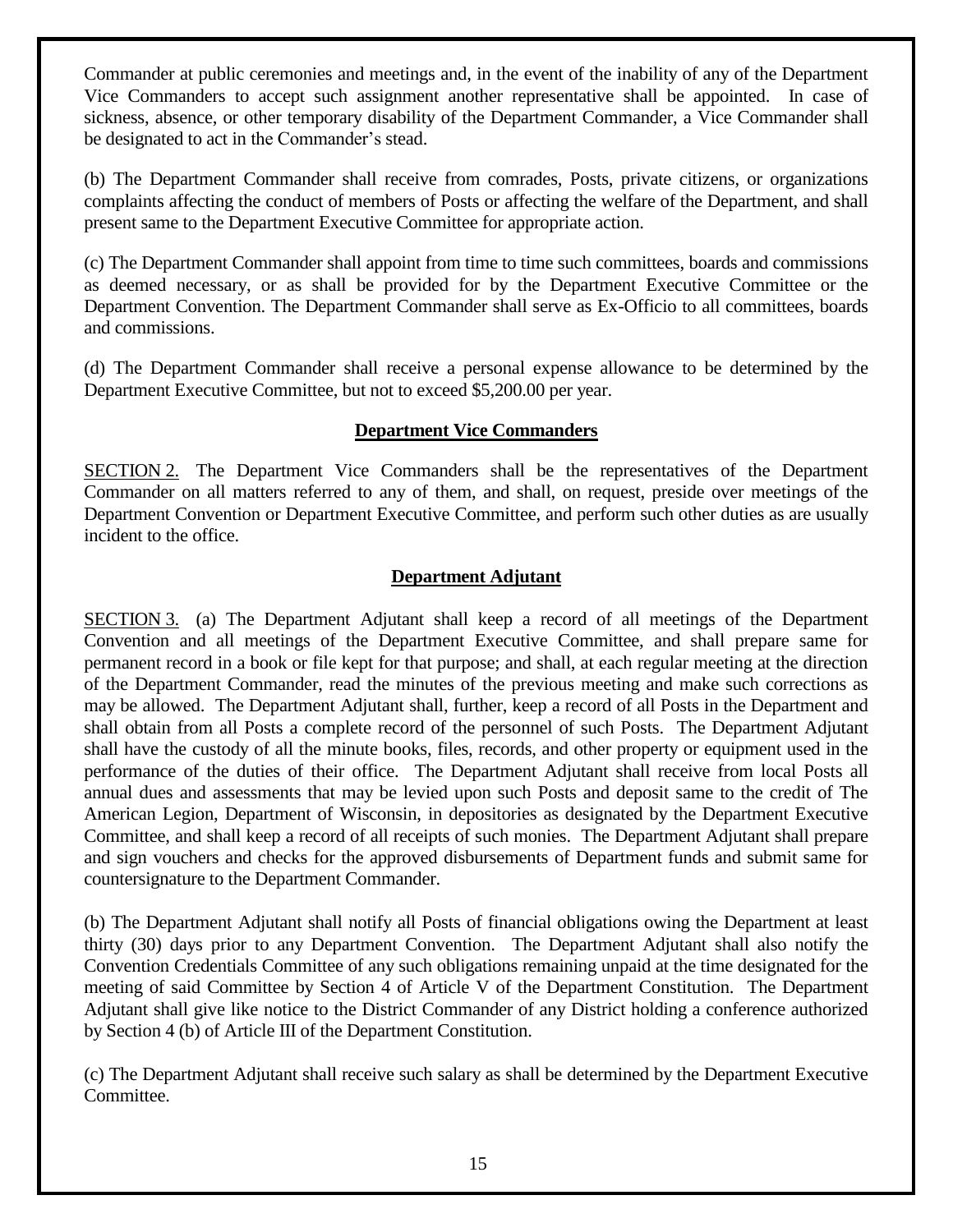(d) The Department Adjutant shall render, at the annual Department Convention, a full and complete report of the functioning of their office for the preceding year, and shall perform such other duties as may be imposed upon by the Department Executive Committee and Department Commander. The Department Adjutant shall be required to render complete and detailed reports at all future Conventions; and prior to the date of holding the Convention, these reports shall be printed for distribution to the delegates at the beginning of the opening session of the Convention, and all Posts in the Department shall be furnished with a copy of these reports.

(e) The Department Adjutant will have administrative jurisdiction over the Department Service Office and Camp American Legion. Therefore, the Department Service Officer and Camp American Legion Director will report and be accountable to the Department Adjutant for all administrative practices and decisions executed by their respective offices.

(f) The Department Adjutant shall be a consultant to all committees, boards and commissions.

# **Department Service Officer**

SECTION 4. (a) The Department Service Officer shall have charge and direction of all service activities arising in the Department; and shall be the official advisor of all District, County Council, and Post Service Officers. The Department Service Officer shall perform such other duties as are usually incident to such office and as may be required by a Department Convention, the Department Executive Committee, or the Department Commander. The Department Service Officer will report and be accountable to the Department Adjutant for all administrative practices and decisions executed by the office.

(b) The Department Service Officer shall receive such salary as shall be determined upon by the Department Executive Committee.

# **Department Chaplain & Assistant Chaplain**

SECTION 5. (a) The Department Chaplain shall officiate as such at the Department Convention and all other meetings of a Department nature, and shall perform such other duties ordinarily incident to the office of Chaplain, or as shall be assigned by the Department Commander.

(b) Assistant Department Chaplain shall officiate as requested by the Department Chaplain and/or Department Commander at Department functions.

# **Department Sergeants-at-Arms**

SECTION 6. Sergeants-at-Arms shall perform such duties as shall be assigned to them by the Department Commander.

# **Department Judge Advocate**

SECTION 7. The Department Judge Advocate shall be an Attorney-at-Law licensed to practice in the State of Wisconsin. The duties shall be to interpret the Constitution, Convention resolutions, procedures, and other Department regulations, and give an opinion thereon only at the request of the Department Commander or the Department Executive Committee, and to prosecute or defend, upon the behalf of the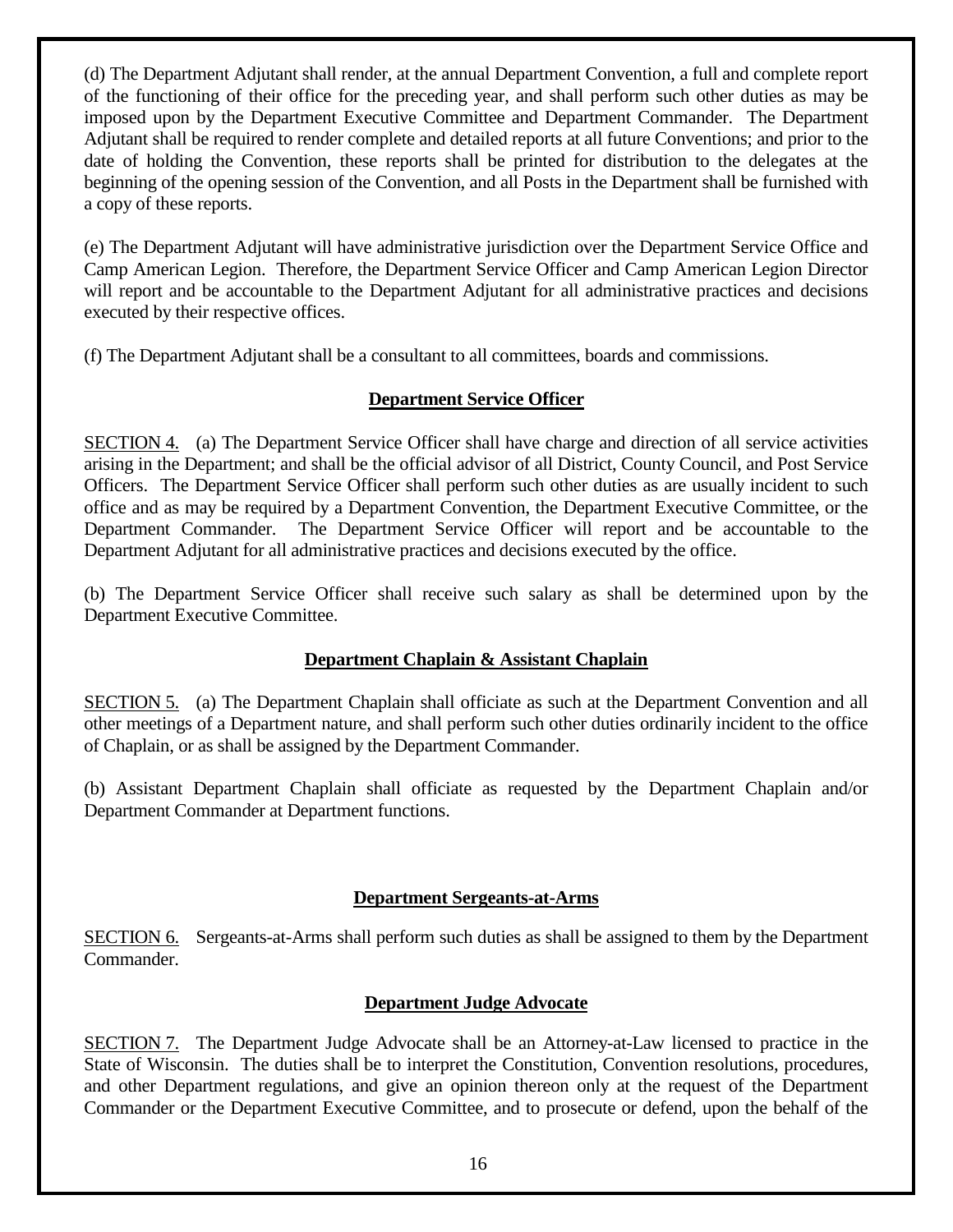Department, any action before any court.

# **Department Historian**

SECTION 8. The Department Historian shall be responsible for the compiling of a complete historical record of the Department. The Department Historian shall have authority to request from the officers or Committee Chairs of the Department, District, and Posts therein information necessary for the performance of their duties.

# **Reports by Department Officers,**

## **Committee Chairmen, and District Commanders**

SECTION 9. Each Department Officer, Committee, Board or Commission Chair, and District Commander shall annually prepare a report of the activities of such office, committee, board, or commission, together with recommendations. Such report will be submitted forty-five (45) days prior to the opening of the Department Convention each year, and in time for printing in the annual Convention Publication. Printed copies shall also be distributed to the Department Executive Committee.

# **ARTICLE III**

# **Department Appointments, Standing and Special Committees**

SECTION 1. The Department Commander, upon taking office each year will appoint a Judge Advocate and Department Historian, subject to approval by the Department Executive Committee.

SECTION 2. (a) The Department Commander, upon taking office each year will appoint Members, Committee Chairs/Directors, and liaison members to the following committees and Boards: Americanism, Camp American Legion, Children and Youth, Convention and Activities, Finance, Fundraising, Hospital, Legislative, Marketing & Communications, Membership, National and Homeland Security, Policy\*, Religious Emphasis, and Veterans Affairs and Rehabilitation, subject to the approval of the Department Executive Committee. **\***Policy Committee elects its own Chair and Vice Chair.

(b) Other Standing Committees will be appointed as mandated by the Department Executive Committee. Standing Committees will consist of such Members, Program Chairs/Directors, Liaisons, Consultations and Ex-Officio members as designated in the Department Constitution or By Laws. Program Chairs, Liaisons will serve a one  $(1)$  year term.

SECTION 3. The Department Commander will appoint the Chair and Vice Chair of each Department Committee. The tenure of a Chair or Vice Chair is one (1) year. Policy Committee elects its own Chair and Vice Chair.

SECTION 4. (a) Camp American Legion, Children and Youth, Convention and Activities, Finance, Fundraising, Legislative, Marketing & Communications, Membership, National and Homeland Security, Policy, Veterans Affairs and Rehabilitation Committees will be composed of six (6) members to be appointed by the Department Commander, who upon taking office each year will appoint two (2) members for a term of three (3) years to replace those committee members which terms have expired at the close of the annual convention.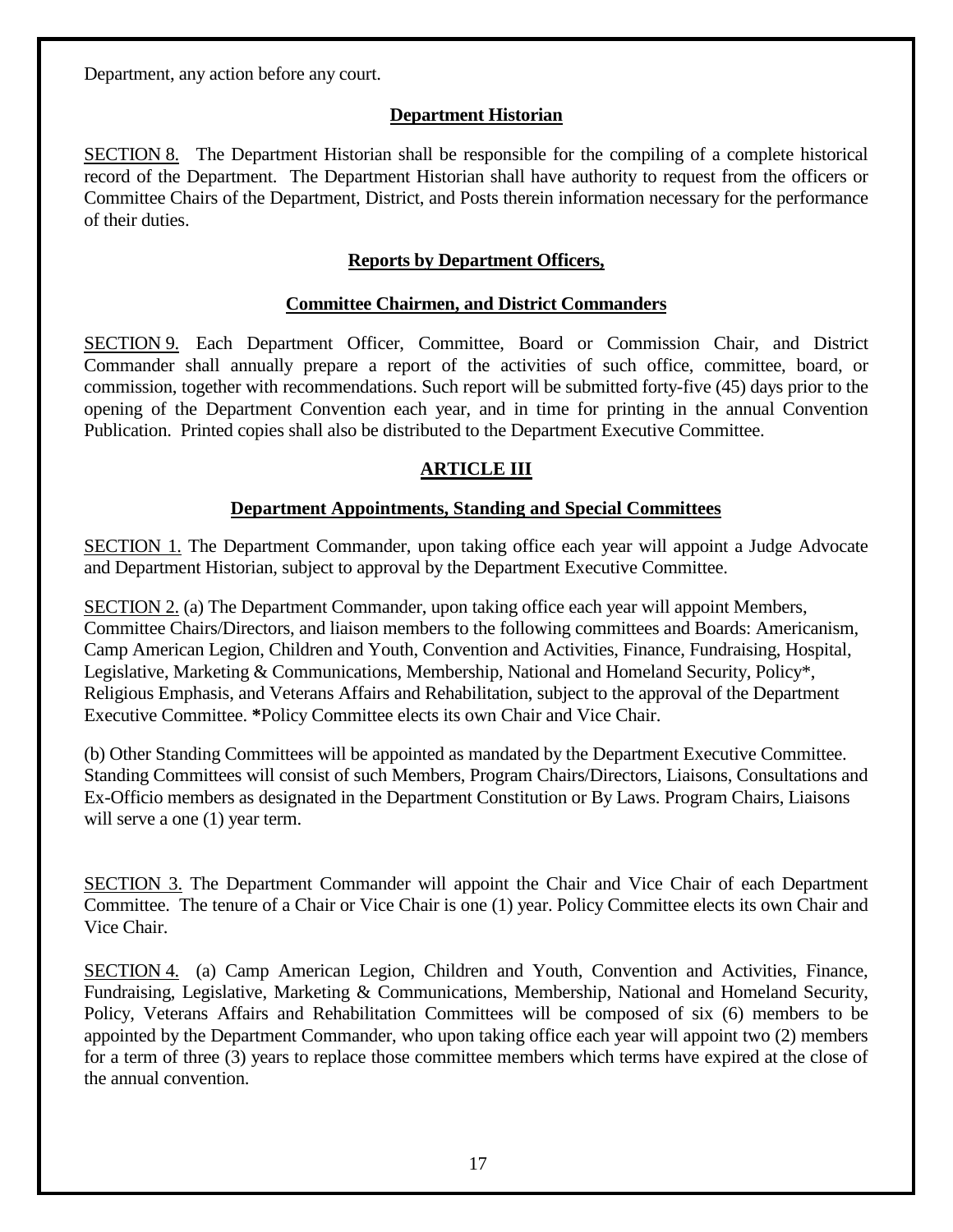(b) The Americanism Committee will be composed of three (3) members to be appointed by the Department Commander for a one (1) year term.

(c) The Hospital Committee will be composed of two (2) members and in addition, the eight (8) hospital representatives or their assistant representative, for each of the eight (8) Veterans Hospitals as stated in the outline of the committee for a term of (1) one year.

(d) If a member is absent for 2 consecutive meetings of the committee or commission to which they are appointed, the Department Commander may dismiss the member from such committee or commission; and appoint another member in good standing of The American Legion, Department of Wisconsin to serve out the remainder of the original term of appointment.

SECTION 5**.** All Committees, Commissions and Boards authorized by this Constitution and Bylaws are subject to the call of the Department Commander for all meetings, Midwinter Conference, and Department Convention. When deemed appropriate, the Department Commander may authorize such meetings via electronic media except for Midwinter Conference and State Convention.

# **Committee Outlines**

## SECTION 6.

## **(a) Americanism Committee**

i) Purpose: To develop the spirit of Americanism among The American Legion and citizens and residents of the State of Wisconsin; to put into effect Americanism policies and programs of The American Legion; to coordinate any overlapping of programs dealing with Americanism. To oversee and report on programs that relate to Americanism and many youth programs.

ii) The Americanism Committee will be composed in accordance with Article III, Section 4 (b) of the Department Bylaws with the following Program Chairs; Americanism and Government Scholarship Program, Boy Scouts, County Youth Government, Education and Scholarship, Oratorical, Sons of The American Legion, Shooting Sports and the Wisconsin American Legion Law Enforcement Career Academy. In addition, a Legionnaire representative as determined by each of the following; Badger Boys State, Inc.; the Wisconsin American Legion Baseball Association; and American Legion Riders Association of Wisconsin, each of whom shall have voice and vote.

iii) American Legion Baseball is a program of The American Legion. Rules and By Laws for the baseball program are established by the American Legion Baseball Association. The association enforces all rules, oversees and manages the baseball program. The Baseball Association manages expenditures, income and finances of the Wisconsin American Legion Baseball Program. They establish a budget for approval by the Finance Committee and any surplus income remains in the Baseball Program.

# **(b) Marketing & Communications Committee**

i) Purpose: The Marketing & Communications Committee shall work with all Department Wisconsin American Legion commissions and committees to build awareness and support for the mission and programs of The American Legion. Promote the same to active-duty military, Guard and Reserve components, military veterans and retirees, and the general public; to strategize and execute the organization's activities to promote membership growth, strengthen the fundraising program, maximize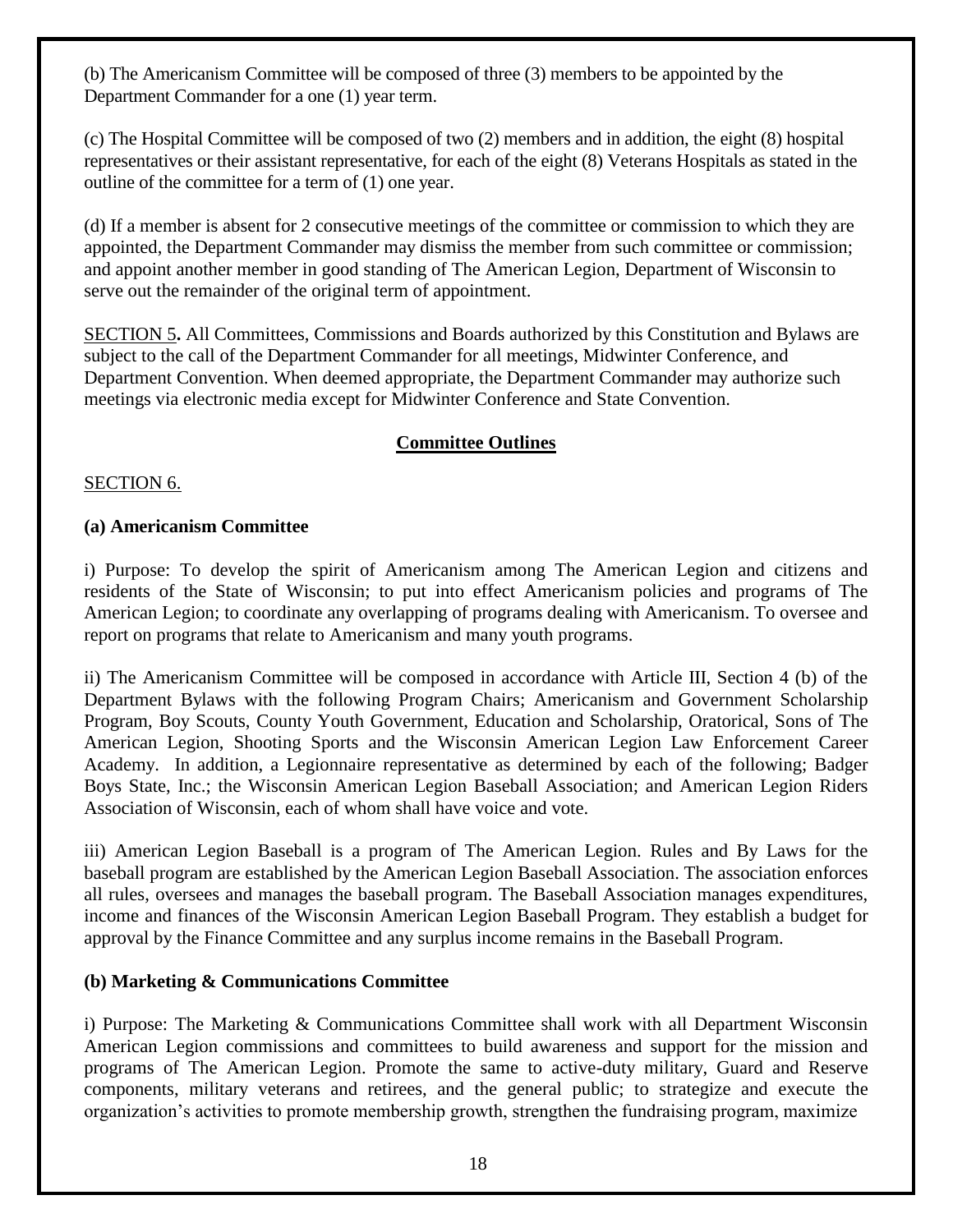merchandising opportunities, nurture corporate alliances and achieve greater brand awareness. The Committee serves as the voice of Veterans by enhancing public perceptions of The American Legion, America's Veterans and their families. It is the responsibility of the committee to maintain the image of The American Legion and to communicate our various messages to the public promoting and publicizing projects, events, programs and accomplishments of The American Legion. The committee will be responsible for recommending policy changes in the publication of the official Department paper, "The Badger Legionnaire". The Department Historian will serve as consultant to the Committee, and there will be one (1) Auxiliary Liaison Members and such other purposes as may be assigned it by the Department Executive Committee.

# **(c) Camp American Legion Committee**

i). The following shall be consultants to the Camp Committee: Department Service Officer, Immediate Past Department Commander, Camp Director, VA & R Committee Chairman.

ii) Purpose: To oversee and make recommendations on the operations of Camp American Legion, located at Lake Tomahawk, Wisconsin, to the Department Executive Committee.

# **(d) Children and Youth Committee**

i) Purpose: To ensure that any child of a veteran in need of care and protection shall receive proper and timely service and aid; to strengthen the family unit; extend support; extend support to sound organizations and facilities that provide services for children and youth; and to maintain a well-rounded program that meets the needs of the young people in their respective communities.

# **(e) Finance Committee**

i) Purpose: The Department Finance Committee shall approve, budget, and audit the expenditures of the Department, its decisions being final unless overruled by a majority of the members present at a regular or special meeting of the Department Executive Committee. The Department Finance Committee shall have the authority to engage the auditors for Department Funds.

ii) The Department Finance Committee shall adopt its own rules regulating the approval, budgeting, and auditing of the expenditures of the Department, subject to approval by the Department Executive Committee.

# **(f) Fundraising Committee**

i) Purpose: The Fundraising committee is responsible for overseeing, accounting and reporting of all fundraising activities within the Department as directed by the Department Executive Committee.

ii) They will make recommendations on program changes or new programs to the Department Executive Committee and advise the Department Finance Committee how much fundraising money will be projected for budgeting purposes and Fundraising. The Committee Chair shall be Consultant to the Finance Committee.

# **(g) Hospital Committee**

i) Purpose: To provide entertainment and recreational programs at all Federal VA Hospitals and State Veteran's Homes in Wisconsin, to work in close cooperation with the Department Veterans Affairs & Rehabilitation Committee, and to assist existing hospital facilities to aid in making the Veteran's stay in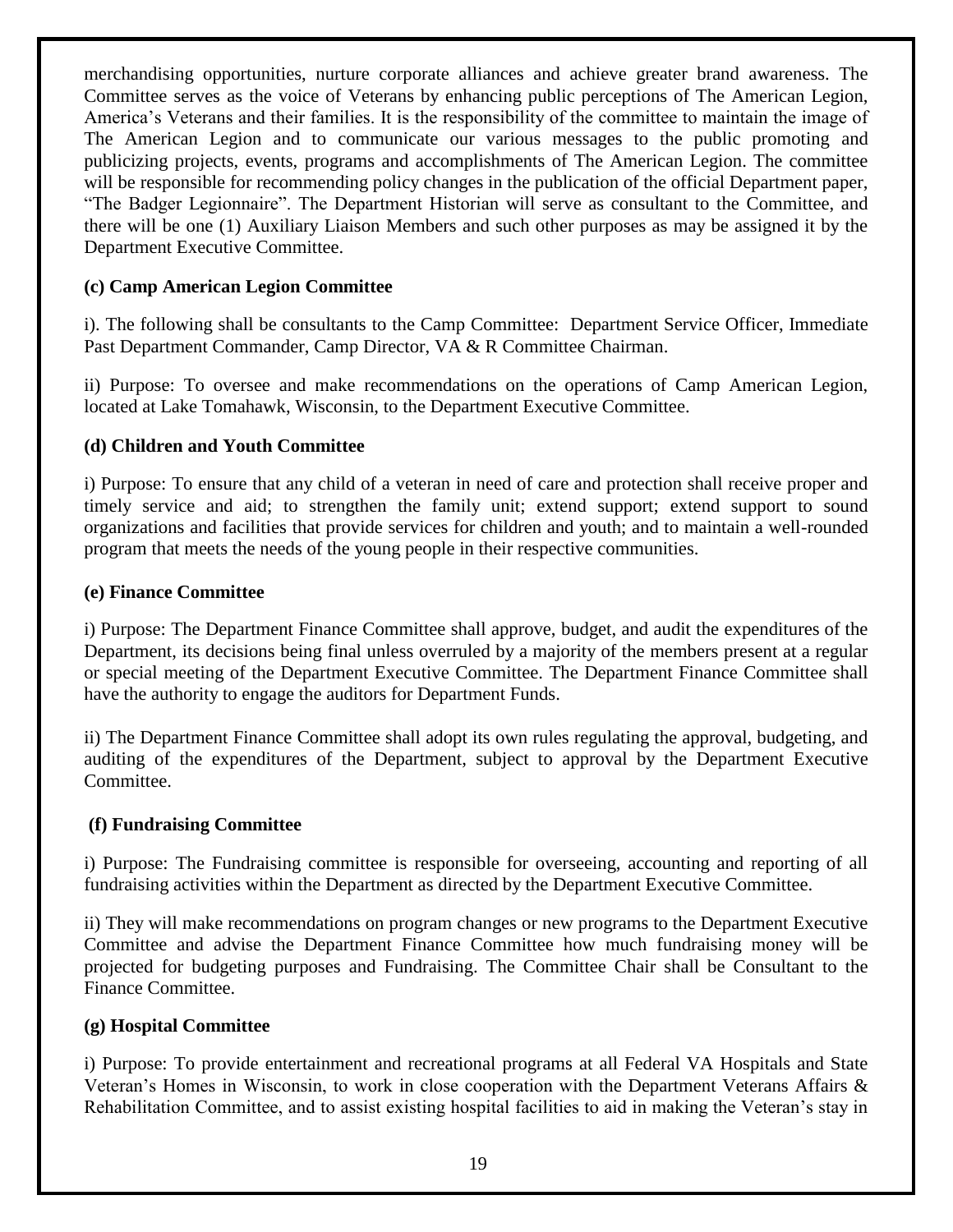the hospital as pleasant as possible.

ii) The committee will be composed in accordance with Article III, Section 4c and include, in addition the eight (8) representatives or assistant representative for each of the five (5) Federal Veterans Hospitals; Iron Mountain, Zablocki, Minneapolis VA, Tomah, Madison, and the three (3) State Veteran's Homes; King, Union Grove and Chippewa Falls for a term of (1) one year. The hospital representatives will make a written accounting report of all donations received, to be submitted to the Department Adjutant thirty (30) days prior to the Department Convention.

iii) The Department Service Officer shall be a consultant to this committee.

# **(h) Legislative Committee**

- i) Purpose: To represent The American Legion, Department of Wisconsin with the State Legislature, and contact Congress on matters of interest to Wisconsin Veterans as long as contact does not conflict with the National American Legion policy. This committee shall make recommendations to the Department Convention and to the Department Executive Committee, and in general supervise the legislative program of the Department. This committee has exclusive responsibility for petitioning the State Legislature on behalf of or in opposition to all legislation in which The American Legion, Department of Wisconsin is interested. This committee shall select the Department Legislator of the Year.
- ii) The Department Judge Advocate shall be a consultant to this committee.

# **(i) Membership Committee**

i) Purpose: To promote an increase of membership in the Department, to ascertain the causes for failure of former members to renew their membership, and generally, to assist the Posts in a program working toward increasing the numerical strength of the Department. Also, to recommend programs to Posts for the promotion of such activities as would stimulate interest in The American Legion and its programs in all communities.

ii) The committee will be composed in accordance with Article III, Section 4a, and in addition will include the four (4) Department Vice-Commanders and the six (6) District Commanders from 1st, 3rd, 5th, 7th, 9th and 11th the odd number Districts, elected in the even numbered years, will serve on the Membership Committee in the odd numbered membership year beginning in 2023, \and the six (6) Districts Commanders from the 2nd, 4th, 6th, 8th, 10th, and 12th the even numbered Districts, elected in odd numbered membership years, will serve on the Membership Committee in the even numbered membership years beginning in 2022 and continuing the rotation thereafter.

# **(j) National and Homeland Security Committee**

i) Purpose: To organize the membership in support of national or civilian defense projects in the communities. To organize the department and to assist in organizing the communities for readiness to meet any emergency.

ii) Keep the rank and file of The American Legion informed of any actions that could have an effect on the security of the state and nation. Use sources available such as media and/or word of mouth to ensure that we are informed of threats to our foreign interests.

iii) Select the Guard/Reservist of the year submitted by participating districts.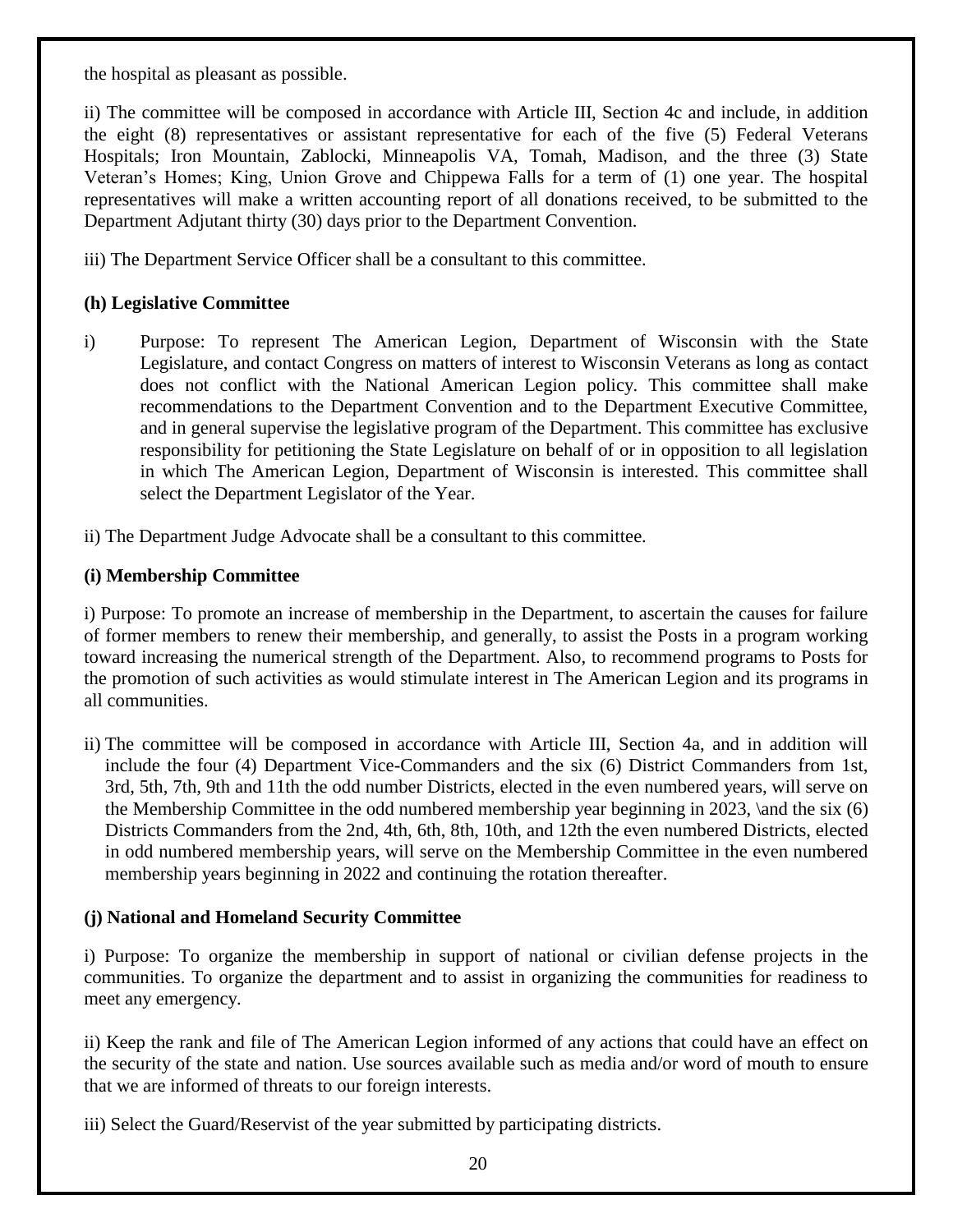iv) Provide increased awareness of POW/MIA's within the Department

v)Provide POW/MIA activities and education to the public.

vi) Select the winners of the Edward J. Ormsby Law and Order Award, the Outstanding Fire Fighter Award, and the Emergency Medical Technician Award and any other awards assigned to the committee.

vii) The Blood Donor Chair shall be a member of the committee.

# **(k) Policy Committee**

i) Purpose: The Department Policy Committee will study, recommend, and formulate policies that will be beneficial to the Department on all matters that will tend to increase the prestige of The American Legion, Department of Wisconsin and to advance the best interests of The American Legion. No recommendation shall be considered as final unless approved by the Department Executive Committee or a Department Convention.

ii) The Policy Committee will review all Convention Resolutions before they are presented to the convention for action. The Policy Committee shall determine if Convention Resolutions are properly written and/or germane to the policies and mandates of The American Legion, Department of Wisconsin.

iii) Any Past National Commanders that were members of The American Legion, Department of Wisconsin when elected will serve as Ex Officio members of this committee and the Department Judge Advocate shall serve as consultant to this Committee.

# **(l) Sons of The American Legion**

i) The American Legion, Department of Wisconsin recognizes the Sons of The American Legion as a program of the Department. The National American Legion and The American Legion, Department of Wisconsin shall have jurisdiction over the Sons of The American Legion Squadrons chartered by a Post in the Department of Wisconsin. The American Legion, Department of Wisconsin Executive Committee shall be the governing body of the Sons of The American Legion and must ratify all actions taken at their annual convention.

ii) The Department Commander shall annually appoint a Program Chair for the Sons of The American Legion, Detachment of Wisconsin from the ranks of The American Legion, Department of Wisconsin. The Program Chair for the Sons of The American Legion, Detachment of Wisconsin shall serve as a member of the Department Americanism Committee. The minutes of all meetings, and the actions taken by the Sons of The American Legion, Detachment of Wisconsin Executive Committee shall be incorporated in the Sons of The American Legion Program Chair report to the Department Americanism Committee at each regularly scheduled meeting thereof.

iii) The Sons of The American Legion Detachment elects organization officers at their annual Convention, which is held at the same time and in conjunction with The American Legion, Department of Wisconsin Convention.

# **(m) Veterans Affairs and Rehabilitation Committee**

i) Purpose: To formulate policies in coordination with the Department Service Officer, subject to approval by the Department Executive Committee or a Department Convention, of all the different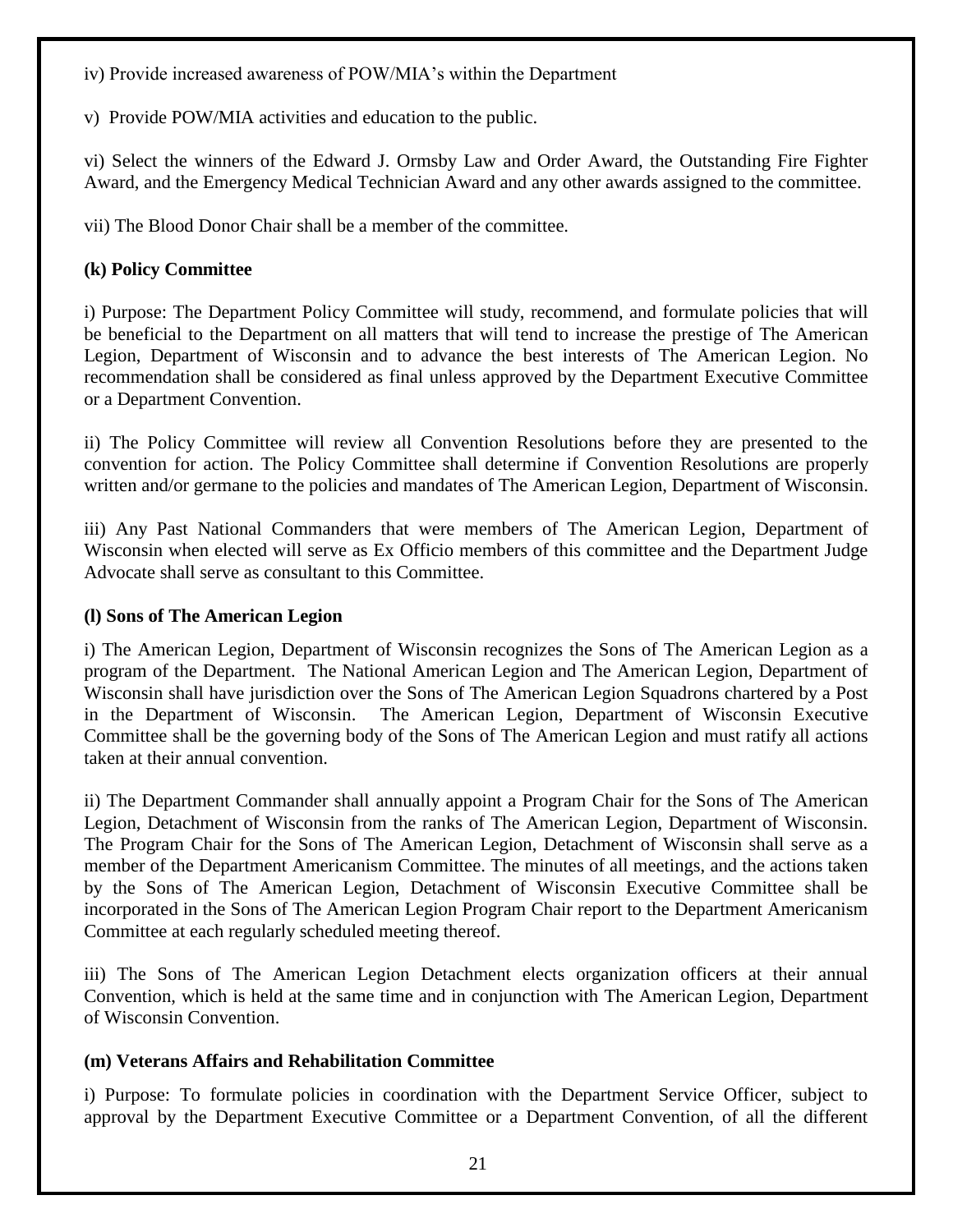phases of the rehabilitation problems of veterans and their dependents of all wartime conflict as defined by the U.S. Congress.

ii) The committee will be composed in accordance with Article III, Section 4a, and include the Chairman, which are appointed for one (1) year, of the following committees: Employment, Hospital, and Homeless Veterans Task Force.

iii) The Department Service Officer and Camp Committee Chair shall serve as a consultant to this Committee.

## **(n) Religious Emphasis Committee**

i) Purpose: To promote Spiritual growth of our membership at all levels of The American Legion, Department of Wisconsin and to provide training and mentors to Legionnaires who desire to be a Chaplain.

iii) The committee will consist of the Department Assistant Chaplain, the Immediate Past Department Chaplain and one member appointed by the Department Commander. The Department Chaplain will serve as a liaison to this committee.

# **ARTICLE IV**

# **Election of Department Officers**

SECTION 1. At each annual Department Convention, the following Department officers shall be elected under the Australian Ballot System, and voting shall be in secret. Pursuant to Article VII of the Constitution of The American Legion, Department of Wisconsin the election of the National Executive Committee member and the Alternate National Executive Committee member are for a 2-year term on even-number years. Pursuant to Article III, Section 1 (f) of the Constitution of The American Legion, Department of Wisconsin commencing at the Department Convention of 2018, the candidate for Sergeant at Arms receiving the highest number of votes, provided that they have received a majority of vote of delegates present, shall be elected to a two (2) year term. The candidate for Sergeant at Arms receiving the second highest number of votes, provided that they have received a majority of vote of delegates present, shall be elected to a one (1) year term. Thereafter, at each annual election of The American Legion, Department of Wisconsin the candidate for Sergeant at Arms receiving the highest number of votes, provided that they have received a majority of vote of delegates present, shall be elected to a two (2) year term.

Such officers shall be nominated in the following order:

- 1. One Department Sergeants-at-Arms
- 2. Four Department Vice Commanders
- 3. One Department Commander
- 4. One Alternate National Executive Committee member
- 5. One National Executive Committee member

SECTION 2. Nominating speeches for the office of Department Commander shall be limited to four minutes, nominating speeches for National Executive Committee Member and Alternate National Executive Committee Member shall be limited to three minutes. Nominating speeches for all other officers shall be limited to two minutes and the seconding for all offices shall come from the District floor leader of the candidates District, which will be a one sentence seconding as follows: The (number of) District seconds the nomination of (name of candidate) for the office of (name of office candidate is nominated for).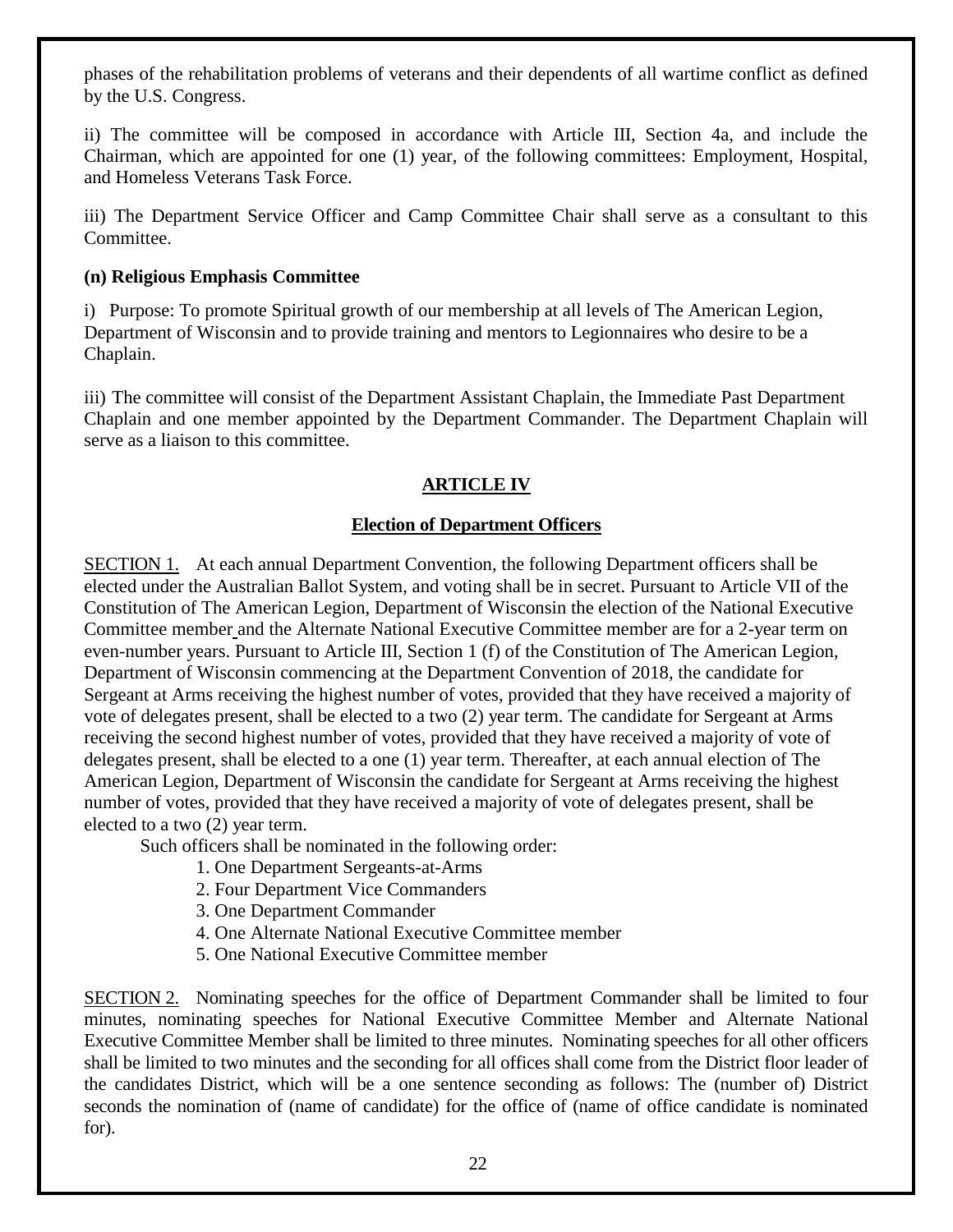# SECTION 3. Election Procedure

(a) Nominations for all elective offices shall be made a special order of business on the first day of convention. Nominations shall proceed until all nominations for all elective offices shall have been made. No nominations shall be made or entertained after the adjournment of the first day's business session.

(b) Each registered delegate present at the annual Department Convention shall have one vote, and each Convention delegate shall, upon registration, receive an identifying badge containing their name and Post number, and shall also receive a delegate's credential.

(c) The election of all elective officers shall be conducted under the Australian Ballot System, and all voting shall be in secret: polling places shall be established at or near the place of holding the Department Convention for each of the Districts of The American Legion, Department of Wisconsin; each District shall be assigned a poll list, three Clerks, and other necessary supplies. Voting will be done by the use of the official ballot boxes, official ballots to be provided by the Supervisor of Election.

(d) The election officials shall consist of the following:

l. A Supervisor of Election**,** and a Assistant Supervisor to fill in if appointed Supervisor is absent**,** who shall be appointed by the Department Commander**,** both of which shall not be a candidate for, or holder of any Department office in The American Legion, Department of Wisconsin.

2. Three Inspectors of Election**,** and one (1) Alternate Inspector to fill in if one of the appointed Inspectors is not available**,** who shall be appointed by the Department Commander and who shall assist the Supervisor of Election in the establishment and preparation of the polling places, and the general supervision of the conduct of the election.

3. Three Clerks appointed from each District by the District Commander. No Clerk appointed by the District Commander shall serve as a Clerk for the District from which appointed. Three Clerks, two of which shall be on duty at all times, shall be assigned by the Supervisor of Election to assist in the balloting of each District (but in no case shall Clerks assigned to the District from which they were appointed), and it shall be the duty of such Clerks to be present at the polling place of the District to which they are assigned during the hours that voting is permitted.

(e) The voting procedures shall be as follows: A delegate wishing to vote shall present themselves at the polling place of their District, shall identify themselves by their registration delegate card, shall give their name and Post number to the Clerk for entry in the polling list, shall present their card to the Clerk, which shall be punched or stamped by the Clerk, and thereupon shall be handed an official ballot and shall make and cast such ballot in the official ballot box only.

(f) At the close of the time allotted for voting, Clerks and the Supervisor of Election shall count the number of votes cast and compare the same with the number of voters listed on the poll list. The Clerks shall thereafter tally the votes for the respective candidates and make return thereof promptly to the Supervisor of Election, setting forth the number of votes cast (the number of voters) with the polling list and tally sheet. The Supervisor of Election, together with the Inspectors of Election, shall thereupon total the vote of all Districts for all candidates, and shall make return thereof to the Department.

All tally sheets shall be delivered to the Department Adjutant and shall be retained for a period of thirty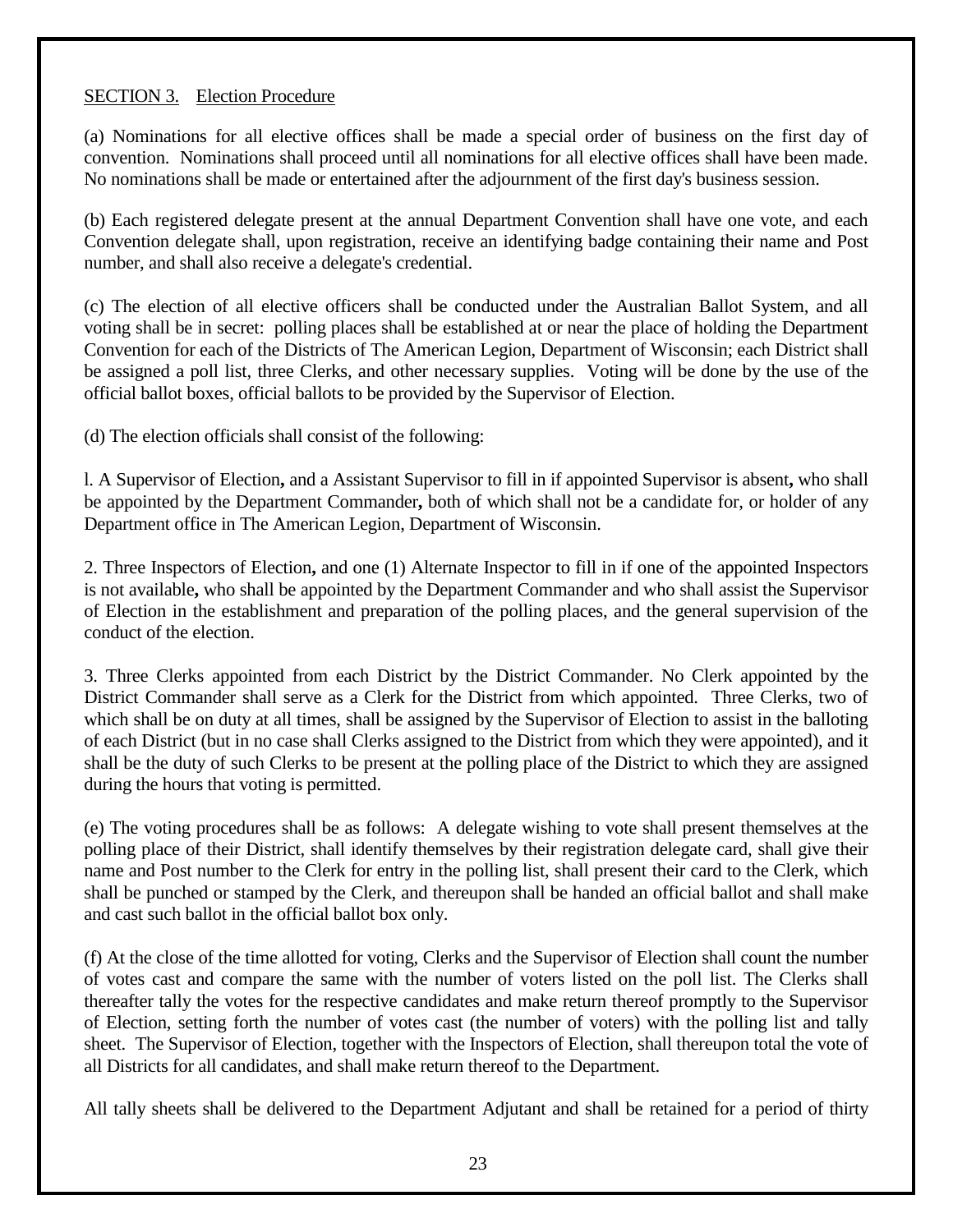(30) days following the conclusion of the election.

The Supervisor of Election and the Inspectors of Election shall determine all questions of irregularity with respect to the election, and any candidates aggrieved by such determination may appeal to the Department Executive Committee any question of irregularity affecting the result of such election at any time within ten (10) days after adjournment of the convention at which such election was held.

(g) The polls of such election shall be open for voting at 8:30 a.m. on the second day of the Convention and shall remain open until 10:30 a.m. of said second day.

(h) Election officials shall expeditiously, upon closing of the polls, tally and count the votes and make return thereof so that announcement of the results of such election may be made promptly.

(i) The majority vote of the delegates present and voting shall be required for the election of any elective officer; and if no elective candidate received a majority of the votes cast, then the two candidates for such office who received the highest number of votes, therefore, shall be voted upon the second day of the Convention. The polls shall open at 2:00 p.m. on said second day of the Convention for the purpose of permitting the delegates to cast supplemental votes only for such office or offices where no candidate received a majority vote. The polls for such supplementary voting shall close at 3:30 p.m. on the second day of said Convention. The above procedure shall apply to all offices excepting the office of Department Vice Commander.

With respect to the election of Department Vice Commander, the four receiving a majority of the votes cast shall be declared elected, provided that no more than four shall receive a majority vote.

In the event that more than four receive a majority vote, then the four highest shall be declared elected.

In the event that less than four receive a majority vote, then those receiving a majority vote shall be declared elected, and a supplementary election shall be held to complete the election of four Department Vice Commanders in the following manner:

In the event that three nominees receive a majority vote, then a supplementary election shall be held to complete the election of four Department Vice Commanders in the following manner:

In the event that three nominees receive a majority vote, then a supplementary election shall be held with the next two highest nominees being voted on.

In the event that two only receive a majority vote, then a supplementary election shall be held for the next three highest nominees to be voted on, and in the event that only one receives a majority of the votes cast, a supplementary election shall be held for the next four highest nominees to be voted for the three remaining offices, and in the event that no nominee receives a majority of the votes cast, then a supplementary election shall be held with the five highest nominees being placed on the ballot.

(j) In the event of the absence or disability of any delegate, their alternate, upon receiving proper certification from the Convention Credentials Committee, shall have the right to cast their vote in all elections held under these rules.

(k) A canvass of all votes cast at any election may be held and conducted at the request of a majority of the members of the Executive Committee in writing, and such canvass shall be conducted by a special canvassing board of five appointed by the Department Commander.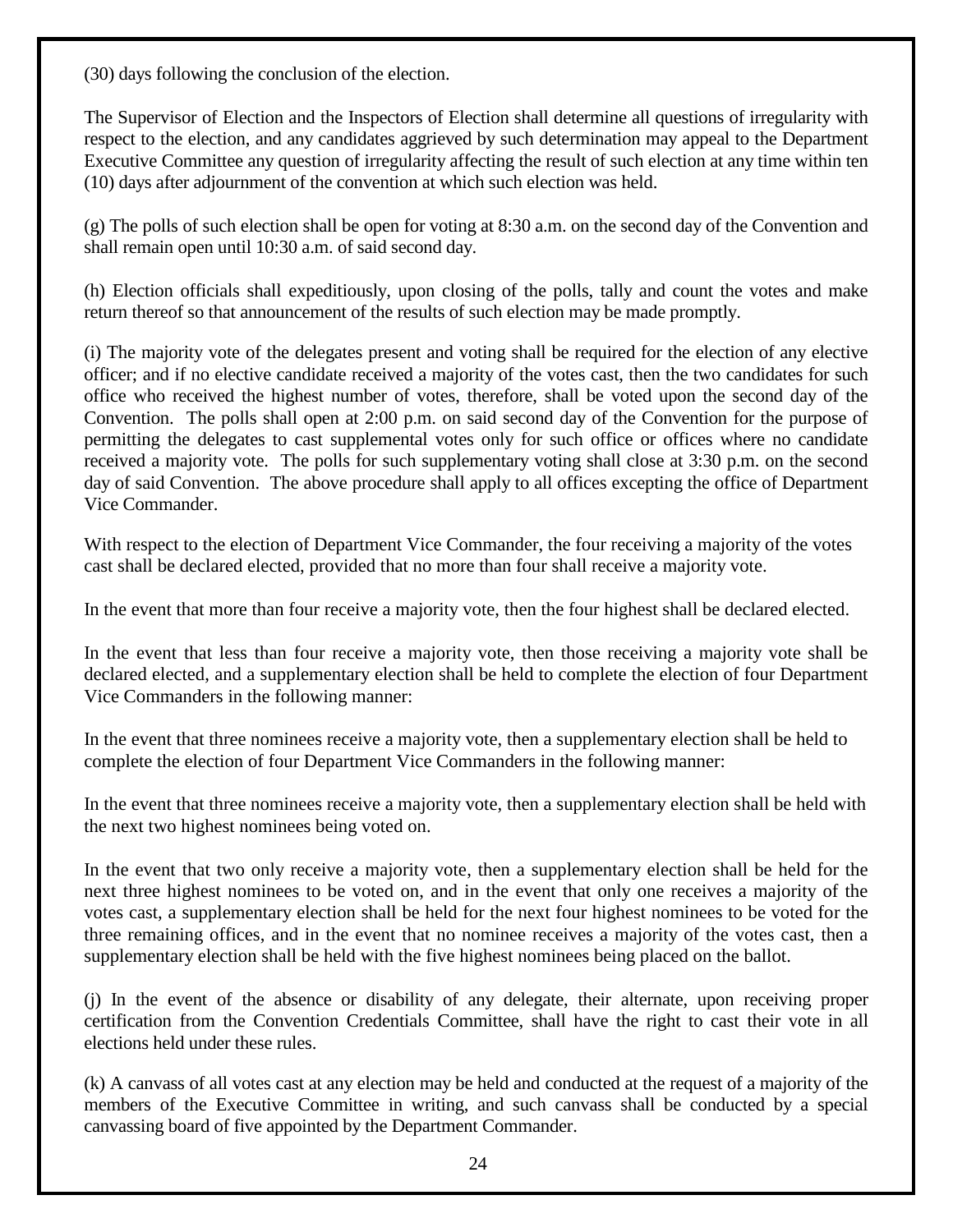(l) In the event of any tie, the tie shall be broken by lot.

# **ARTICLE V**

#### **Vacancies**

SECTION 1. Vacancies occurring in any elective office of the Department of Wisconsin shall be filled by the Department Executive Committee. Vacancies in the representation of any District in the Department on the Executive Committee shall be filled by the appointment of an individual by the District Executive Committee, subject to the approval of the Department Executive Committee. A vacancy in the office of the Department Commander shall be filled by election of any of the Department Vice Commanders by the Department Executive Committee.

# **ARTICLE VI**

#### **Fiscal Year**

SECTION 1. The fiscal year of the Department shall be the period of time as prescribed by the Department Executive Committee.

## **ARTICLE VII**

## **Monies, Collections, Liability, and Expense**

SECTION 1. No indebtedness or liability shall be contracted for, or expenditure made, of more than two hundred dollars (\$200.00) over and above the amount budgeted in a current fiscal year, taking into consideration normal operating over-runs for administrative expenses, by any Department officer, except the Department Commander and the Department Executive Committee.

SECTION 2. There shall be no travel at Department expense unless authorized by the Department Commander except for the Department Adjutant, Department Service Officer and Camp American Legion Director who may travel as they deem necessary within the limits of the allocated amounts approved in the annual budget for that purpose.

SECTION 3. All District, County, and Post officials handling American Legion monies and negotiable instruments shall be covered by fidelity/crime insurance in an adequate amount as determined by the District, County, or Post Executive Committee. In case of delinquencies in the payment of amounts due Department or National Headquarters, action shall be taken at once by the proper officials to bring about a speedy and complete settlement.

The insurance policy provided by the District, County, and Post Officials shall be approved by the Department Judge Advocate and the Department Executive Committee.

SECTION 4. The Department Commander shall, should it be deemed advisable, detail special auditors to investigate the membership roll and financial statement of a District, County or Post.

# **ARTICLE VIII**

# **Posts**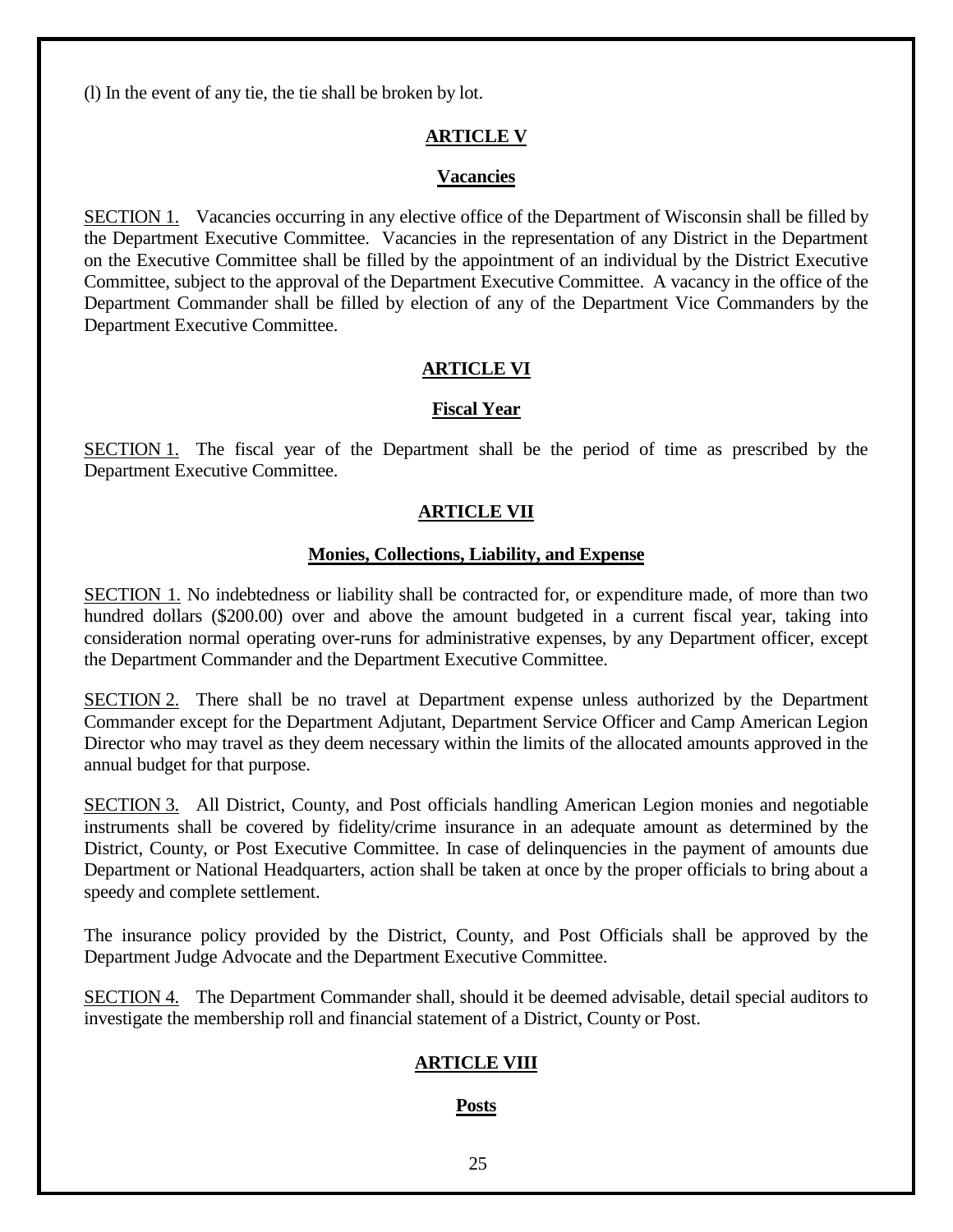SECTION 1. Subject to the provisions of the National and Department Constitution and Bylaws, each Post shall have authority to adopt its own Constitution, Bylaws, Rules, and Regulations.

## **Name**

SECTION 2. No Post shall be granted a charter in the name of any living person. A post may change its name upon application to and approval of the Department Executive Committee.

## **Annual Election of Officers**

SECTION 3. Post officers shall be elected annually by each Post in the Department at an election to be held after May l. The newly-elected officers are to be installed and assume their respective duties at such time as determined by the Post, but not later than September 20 of each year.

# **Duties of Officers**

SECTION 4. The duties of the several officers of a Post shall be defined by the respective Posts and shall conform as nearly as may be to the duties imposed on similar officers of the Department.

# **Report to Department and District Commanders**

SECTION 5. Each Post Commander shall, as directed by the Department Adjutant prior to the opening of the Department Convention each year, make a report to the Department Headquarters and the District Commander of the affairs of the Post, a certification of the Service Record of Post Officers, a roster of the incoming officers of the Post, the Children and Youth Report, the Consolidated Post Report, the Rehabilitation Form, provide proof of any Bonding of Post Officers and the activities of the previous year. A memorandum calling attention to the requirement for submitting such reports shall be prepared and mailed out to all Post Commanders by Department Headquarters not later than May 31 of each year.

# **Membership Transfers**

SECTION 6. (a) Membership may be transferred from one local Post to another upon request, giving reason for transfer, and unearned dues remaining with the Post of first membership on forms provided for the purpose.

(b) Any member in good standing in a Post moving from the community in which that Post is located shall be entitled to a certificate from their Post, stating their membership and the duration thereof.

(c) If, within fifteen (l5) days after acceptance into membership of a Post, any person who, during the calendar year immediately preceding, was a member of another Post, the Post Adjutant shall notify in writing the Post Adjutant of the Post to which the person formerly belonged of such acceptance into membership.

# **Post Location**

SECTION 7. All applications for Charter shall state definitely the District and County to which the Post subjects itself for residence. No Post shall change its location from one District or County to another without the consent of the Department Executive Committee. Any Post in Milwaukee County may hold business meetings any place in said County without fear of losing their District affiliations unless a Post purchases a Memorial Building. In such case, said Post is to make formal written request of the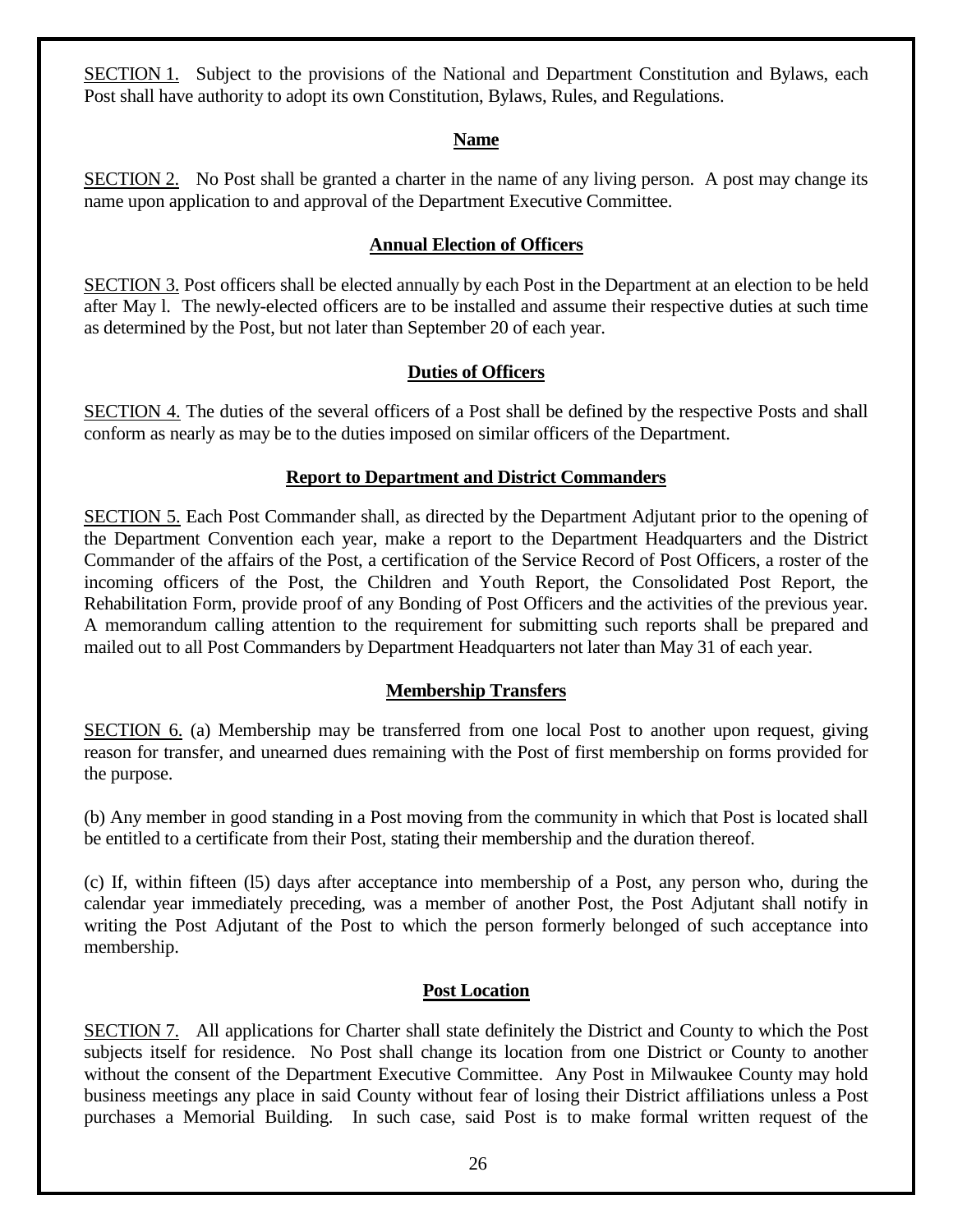Department Executive Committee that they become a part of the District in which their building is located.

# **Member's Qualifications**

SECTION 8. Subject to the provisions of the National and Department Constitution and Bylaws with respect to eligibility, each Post shall be judge of the qualifications of candidates for membership and its members.

SECTION 9. Each Post shall maintain two separate funds, namely a general and a rehabilitation fund. All poppy profits shall be placed in the rehabilitation fund and used solely for service work.

# **ARTICLE IX**

## **District Commanders**

SECTION 1. Each District Commander shall give, through Department Headquarters, written notice to the Posts in their District of a meeting, conference, or caucus provided for in Section 4 (e), Article III of the Constitution at least thirty (30) days prior to such meeting, conference, or caucus.

SECTION 2. District Commanders and District Vice Commanders shall take office and be given the credentials of their office at the conclusion of the first Department Convention held following their election.

SECTION 3. The District Commander, and in the District Commander's absence, the District Vice Commander, shall be designated as floor leader during the Department Convention unless the District shall decree otherwise.

SECTION 4. Each District Commander, in addition to being a member of the Department Executive Committee, shall also have general advisory power over the Posts in their District; and it shall be their duty to take such steps as in their judgment shall promote the membership of such Posts, to assist in the organization of additional Posts, and to promote the general welfare, efficiency, and success of The American Legion within their District.

SECTION 5. A District Vice Commander, in the absence of the District Commander shall represent the District Commander at a Department Executive Committee meeting. In the event of the death, resignation, or suspension of a District Commander, with no successor appointed, the Department Commander may designate a District Vice Commander to represent the District at a Department Executive Committee meeting. Whenever a District Vice Commander is authorized to attend a Department Executive Committee meeting, either by a District Commander or Department Commander, they shall have all the rights and powers accorded a District Commander.

SECTION 6. A District organization shall have full power and authority to levy and collect from each Post annually a per capita assessment in an amount not to exceed sixty (60) cents per member based on the Post's respective membership as of July l5 in any assessment year.

# **ARTICLE X**

# **County Councils**

SECTION 1. Each County Council hereafter organized shall, after approval of the Department Judge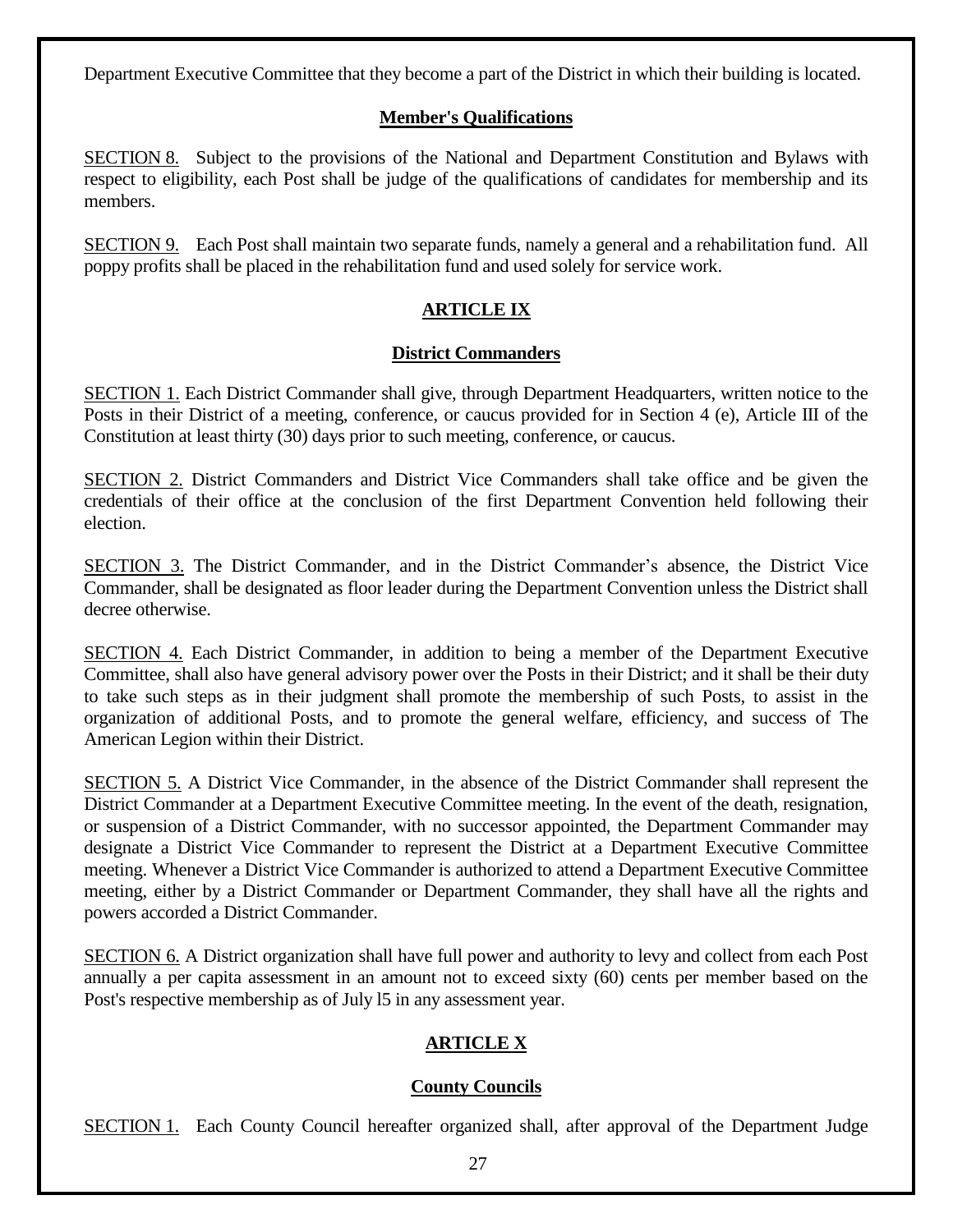Advocate, adopt a Constitution and Bylaws.

SECTION 2. It shall be the duty of the County Council to assist in and coordinate all efforts and movements in their respective Counties in the interests of The American Legion.

SECTION 3. All officers of County Councils, except those selected to fill vacancies, shall be elected and installed between June 1 and September 20 of each year. Within one week after such installation, the Department Adjutant and the District Commander shall be notified of the names and addresses of all of the officers of the County Council.

SECTION 4. A County Council shall have full power and authority to levy and collect from each Post annually a per capita assessment in an amount not to exceed fifty (50) cents per member, based on the Post's respective membership as of July l5 in any assessment year. Each Post shall pay the respective assessment on or before December l of each year. A County Council may also raise money by other means.

# **ARTICLE XI**

# **Rules of Procedure Governing the Discipline of Posts, Including the**

# **Suspension and Revocation of Charters**

# **Charges**

SECTION 1. A charge that any Post should, for any good and sufficient cause, have its Charter cancelled, suspended, or revoked may be initiated by any intermediate body between the Post and the Department, or by any three Posts of the Department in which the Post accused is located. A charge may be withdrawn only with the consent of the Department Commander

**SECTION 2.** Such charge shall be filed with the Department Commander at Department Headquarters.

SECTION 3. Such charge shall be in writing, signed by the respective Commanders and Adjutants of the intermediate bodies or Posts, as the case may be, and sworn to before any officer authorized to administer oaths.

SECTION 4. Three additional copies of such charge shall be filed with the original. The Department Commander shall forthwith cause one copy of such charge to be served on the defendant Post by delivering a true copy thereof to the Adjutant of said Post, as hereinafter provided.

SECTION 5. Such Charge shall include the following:

(a) A certified or attested copy of the resolution authorizing the filing of such charge.

(b) The full name and address of the Post against which the charge is made, as well as the full name and address of the Commander and Adjutant of such Post.

(c) A clear, concise and detailed statement of the facts upon which the charge is based.

(d) The section or sections of the National and/or Department Constitutions and Bylaws alleged to have been violated.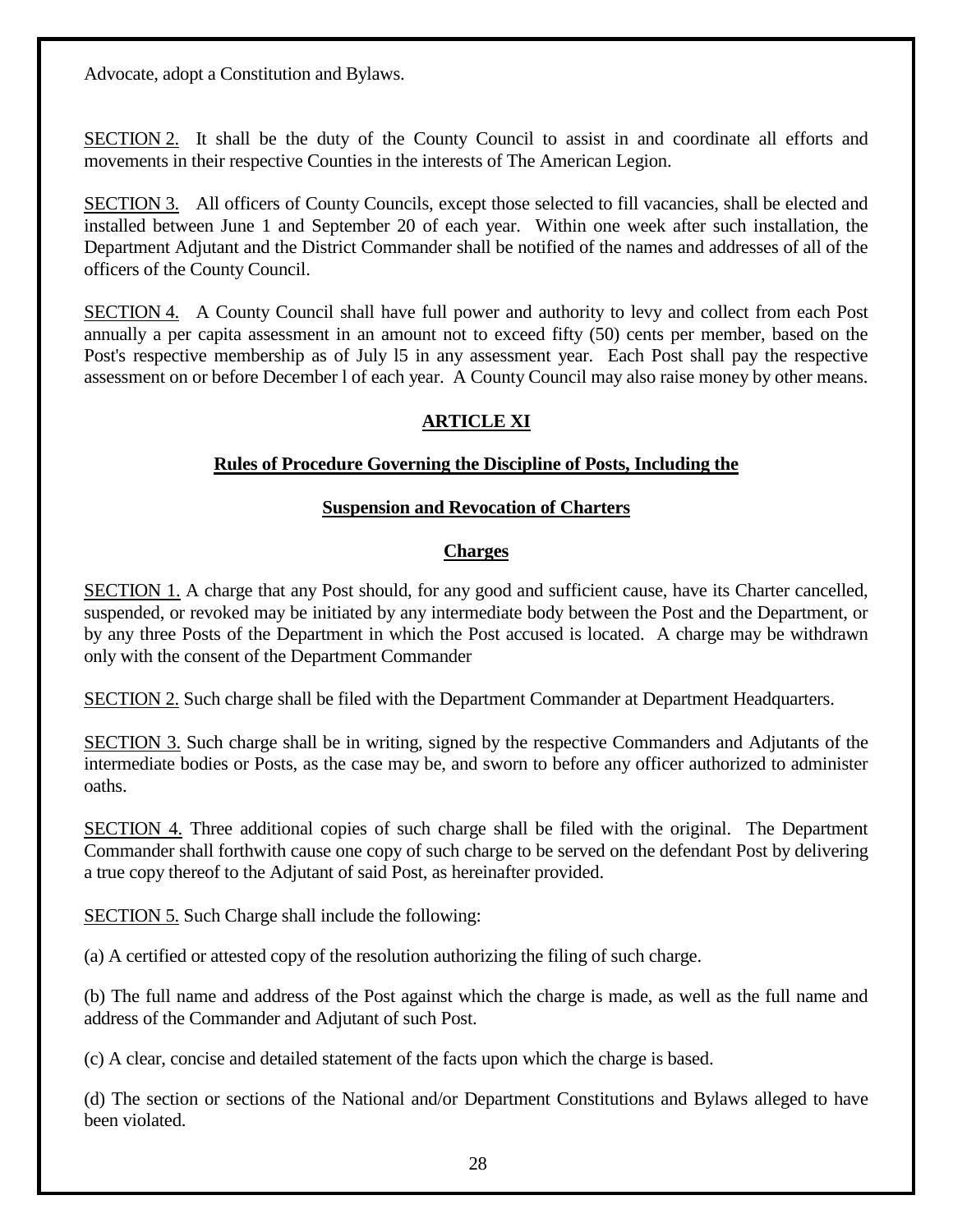(e) Affidavits or documents substantiating the charge may be attached.

SECTION 6. After a charge has been filed, the Department Commander shall forthwith cause a full investigation of the facts to be made. After such investigation, the Department Commander shall file a report and recommendations with the Department Executive Committee for its action thereon at its next meeting.

SECTION 7. Proceedings relating to the cancellation, suspension, or revocation of a Post Charter may also originate with either the Department Commander or the Department Executive Committee.

SECTION 8. The action of the Department Executive Committee in rejecting any charge or charges against a Post shall be final.

## **Resolution of Department Executive Committee**

SECTION 9. Should the Department Executive Committee determine by a majority vote that the Post should surrender its Charter, said Department Executive Committee shall direct the defendant Post to surrender its Charter for cancellation and shall pass a resolution that unless the Charter is so surrendered prior to the date therein specified, a hearing and trial be held to determine whether the Post Charter should be cancelled, suspended, or revoked; and said resolution shall include the following:

(a) A statement that the Department Executive Committee has determined that a hearing and trial is warranted.

(b) Authorization and direction to the Department Commander and Department Adjutant to sign a formal complaint.

(c) The names and addresses of the members of the subcommittee before which the hearing and trial is to be held.

(d) The name and address of the Department Judge Advocate or special Acting Department Judge Advocate who is to assist the committee.

(e) Authorization to the subcommittee to hire such stenographic or other help as may be necessary and to incur such expense as may be necessary.

(f) That the subcommittee shall report its written findings of the fact and recommendation to the Department Executive Committee at its next meeting; provided, however, that if the hearing or trial is not completed, a partial report shall be made.

#### **Complaint**

SECTION 10. In all cases, a formal complaint (in triplicate) shall be drawn by the Department Judge Advocate and signed by The American Legion, through its Department Commander and Department Adjutant, setting forth the following:

(a) A clear and concise statement of the facts upon which the charges are predicted.

(b) The origin of the charges.

(c) A copy of the resolution of the Department Executive Committee appointing subcommittee and its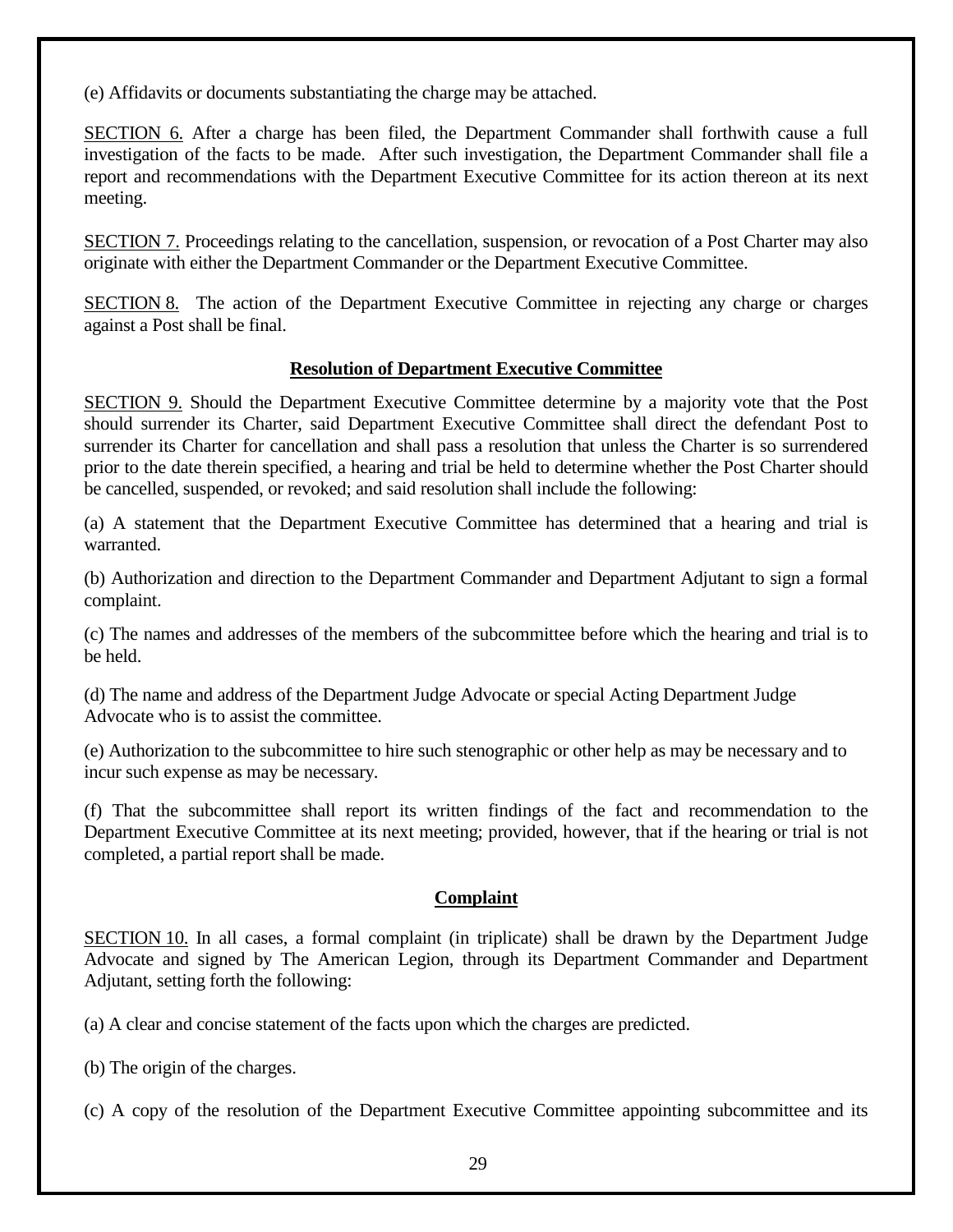assistants.

(d) A copy of the Uniform Code of Procedure for the revocation, cancellation, or suspension of Post Charters.

(e) The time within which an appearance or answer shall be filed by the Post, which shall be not less than twenty (20), nor more than sixty (60) days from the date of the service of a copy of the complaint.

(f) The time and place for the hearing and trial, which shall not be more than thirty (30) days after the date of the expiration of the time for the filing of the answer.

SECTION 11. Any such complaint may be amended by the subcommittee of the Department Executive Committee, in its discretion, at any time upon such terms as may be deemed just in the opinion of the said subcommittee.

## **Service**

SECTION 12. The subcommittee shall cause a true copy of the complaint to be served on the defendant Post.

SECTION 13. All complaints, orders, and other process and papers of the subcommittee or of The American Legion, Department of Wisconsin may be served personally, or by registered mail, or by leaving a copy thereof at the principal office or headquarters of the intermediate body or Post or place of residence of the person or officer to be served. The verified return by the individual serving the same, showing service thereof in the manner herein provided or the registry return receipt shall be proof of service.

SECTION 14. All notices, order, papers, or other process which are to be served on The American Legion, Department of Wisconsin, or the subcommittee appointed to conduct the trail, shall be deemed served if they are served on the Department Adjutant at Department Headquarters, said service to be made as herein above provided.

SECTION 15. Witnesses may be summoned by a notice signed by either the special Acting Department Judge Advocate, the Department Judge Advocate, or by a member of the subcommittee.

# **Answer**

SECTION 16. The defendant Post shall file an answer to said complaint with the Department Judge Advocate at Department Headquarters within the time specified in the complaint. The answer shall contain a clear and concise statement of the facts which constitute its defense. Any charge or specification in the complaint which is not expressly denied or explained in the answer shall be deemed to be admitted.

SECTION 17. In the event that the complaint is amended during the course of the hearing or trial, the defendant shall be furnished with a copy of such amendment and may file an amended answer to the said amended complaint within five (5) days thereafter.

# **Subcommittee**

SECTION 18. The subcommittee to hear and try and make written findings of fact and recommendations with reference to the matter of the cancellation, suspension or revocation of the Post Charter shall be appointed by the Department Executive Committee, and shall consist of not less than three (3) members of the Department Executive Committee. No member of the Post under investigation shall be a member of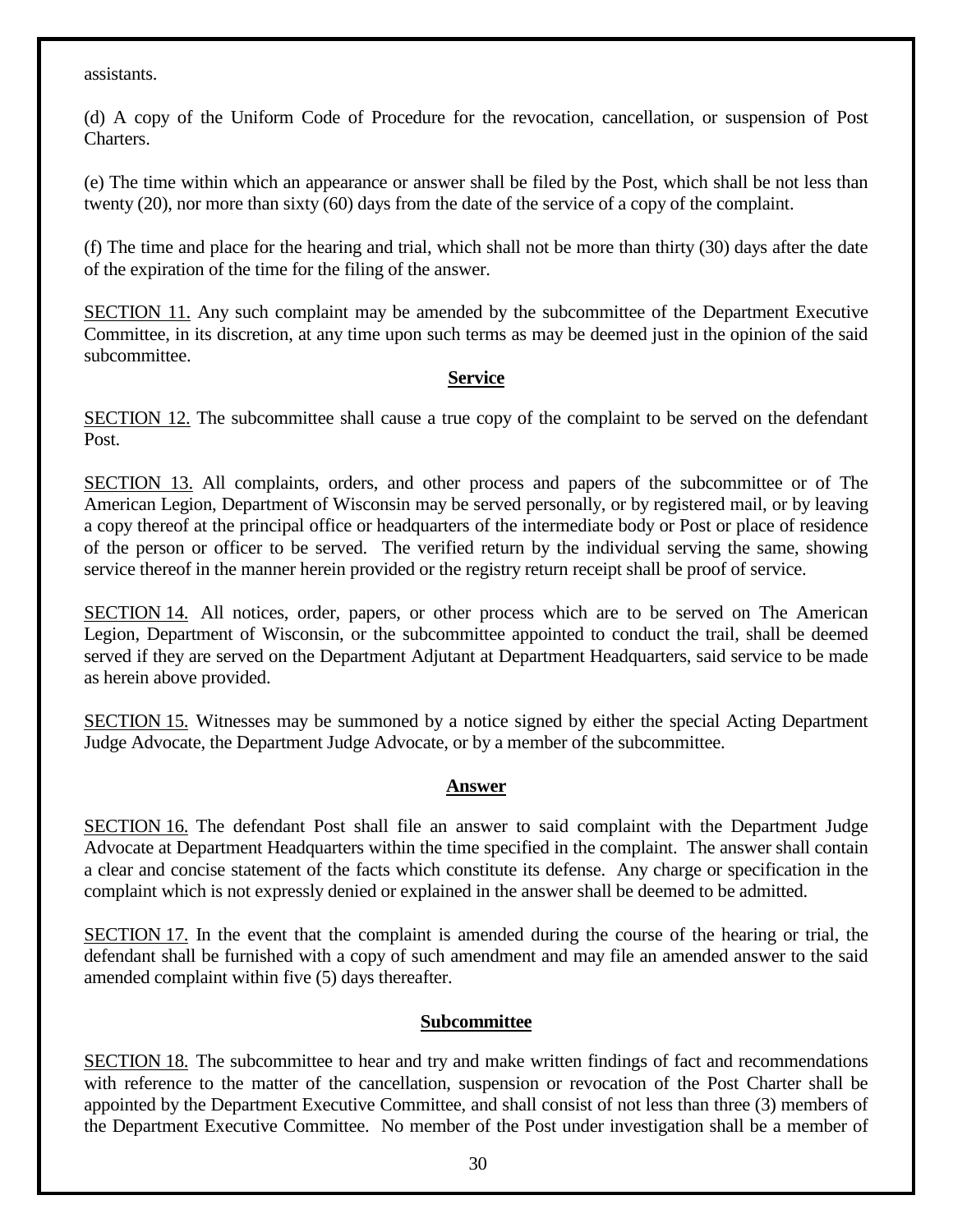such committee.

SECTION 19. Should no member of the subcommittee be a lawyer, opinions on questions of law may be obtained form the Department Judge Advocate.

SECTION 20. A majority of the members of the subcommittee shall constitute a quorum. If for any reason there is less than a quorum, the hearing shall be adjourned until a quorum is present.

SECTION 21. The duties of the Department Judge Advocate or special Acting Department Judge Advocate shall be to see that the trial is prompt, complete, and thorough; to make all arrangements for the hearings, to summon all witnesses, and to produce all papers. The Department Judge Advocate or special Acting Department Judge Advocate shall see that the orders of the subcommittee are carried out. The Department Judge Advocate or special Acting Department Judge Advocate shall examine and crossexamine all witnesses.

# **Hearing and Trial**

SECTION 22. The rules of evidence prevailing in courts of law and equity shall not be controlling. The subcommittee shall decide all questions arising as to the relevancy of the evidence and the regularity of the proceedings.

SECTION 23. The subcommittee may hold its hearings in closed sessions or may open them to the public. The subcommittee shall hear witnesses on oath or affirmation.

SECTION 24. Any party to the proceeding shall have the right to appear at such hearing in person, by counsel or otherwise, subject to such reasonable restrictions as may be placed on this right by the subcommittee, and to examine and cross-examine witnesses and to introduce documentary or other evidence.

SECTION 25. Stipulations of fact may be introduced in evidence with respect to any issue.

SECTION 26. Objection to the conduct of a hearing shall be stated orally, together with a short statement of the grounds for such objection, and shall be included in the stenographic report of the hearing.

SECTION 27. Any party to the proceedings shall be entitled to a reasonable period at the close of the hearing for oral argument which shall not be included in the stenographic report of the hearing. Briefs may be filed by the parties within the time fixed by the subcommittee.

SECTION 28. In the discretion of the subcommittee, the hearings may be continued from day to day or adjourned to a later date or to a different place by the announcement thereof at the hearing by the chair or vice chair of the subcommittee, or by other appropriate notice.

SECTION 29. A stenographic report of the trial shall be made.

# **Report of Subcommittee**

SECTION 30. The subcommittee, after it has completed its hearings, shall file the complete report of the proceedings had upon the trial, together with its written findings of fact and recommendations with reference thereto, with the Department Adjutant not less than five (5) days before the next meeting of the Department Executive Committee, all of which shall be open to the inspection of all members of the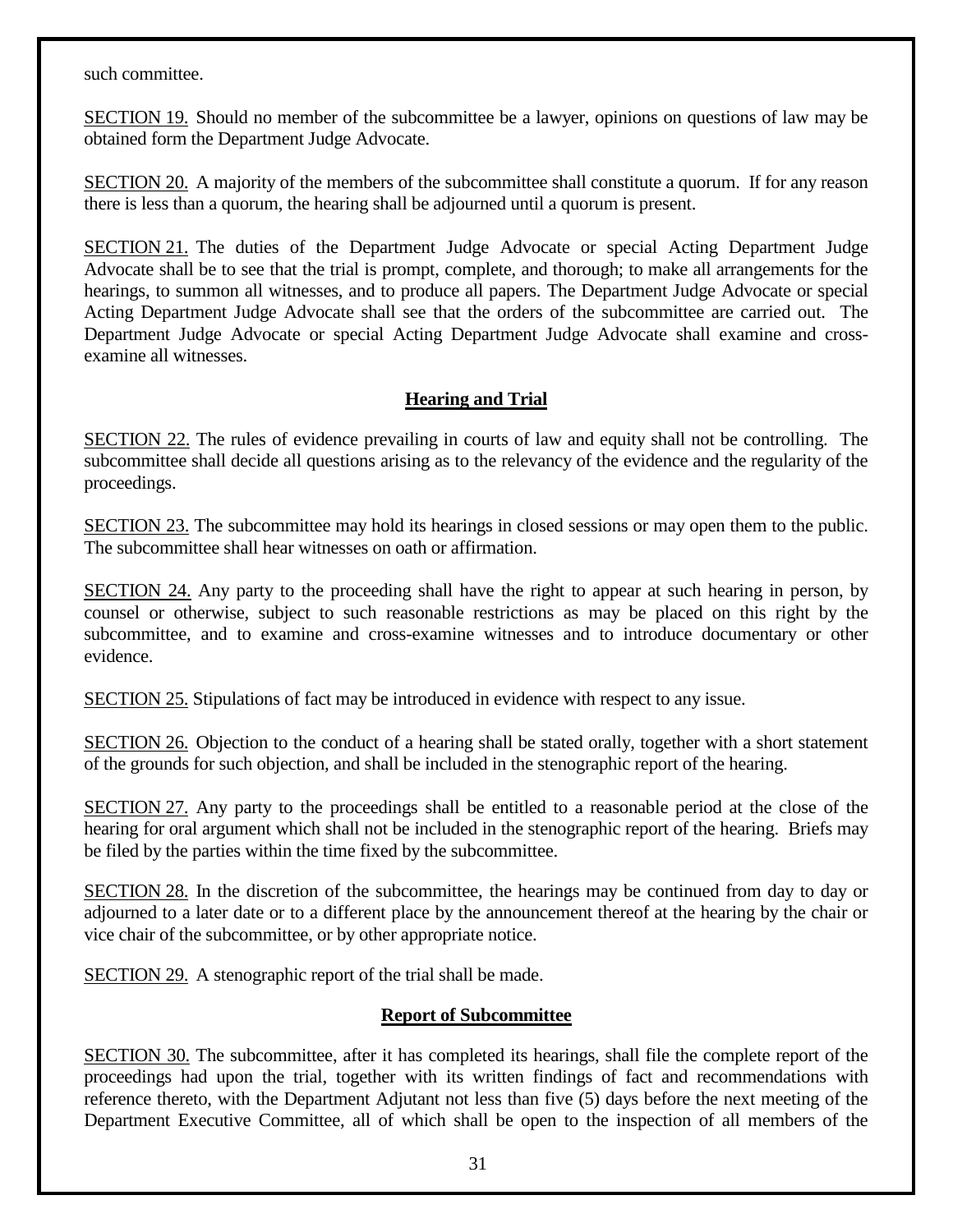Department Executive Committee as well as representative or representatives of the defendant Post.

SECTION 31. The Department Executive Committee shall consider said report and act thereon.

SECTION 32. At the Department Executive Committee meeting at which the report of said subcommittee is to be considered, one representative of the defendant Post may, within the discretion of the Department Executive Committee, be given the privilege of the floor for not more than one hour.

SECTION 33. Should the subcommittee's report be a partial report, the Department Executive Committee may continue the committee and authorize it to hold further hearings and present its final report at the next meeting of the Department Executive Committee.

## **Appeal**

SECTION 34. Should the Department Executive Committee refuse to cancel, suspend, or revoke the charter of the Post, such decision shall be final and no appeal can be taken there from.

SECTION 35. Should the Department Executive Committee, upon a report of its subcommittee, cancel, suspend, or revoke the charter of the defendant Post, the defendant Post and the National Adjutant shall be notified by the Department Adjutant of the decision of the Department Executive Committee, which notice shall be mailed within five (5) days after such decision has been rendered. Should the defendant Post desire to appeal the decision of the Department Executive Committee, it shall serve its notice of appeal, signed by the Post Commander and Adjutant, to the Department Adjutant at Department Headquarters, within thirty (30) days from the date of said suspension, cancellation or revocation.

SECTION 36. Upon receipt of said notice of appeal, the Department Commander shall immediately notify the National Commander of such appeal and shall cause the Department Judge Advocate, or Acting Department Judge Advocate, and the subcommittee to submit all the papers and the complete record of the hearings to the National Commander.

Upon receipt of the notice of appeal, the National Commander shall appoint a subcommittee of not more than five (5), nor less than three (3), members of the National Executive Committee for the purpose of hearing the appeal from the action of the Department Executive Committee. (Above section subject to revision by National Executive Committee.)

SECTION 37. The National Executive Committee, or Alternate, from the Department of which the defendant Post is a part shall not be eligible to serve on this committee.

SECTION 38. This subcommittee of the National Executive Committee shall meet at least one day prior to the meeting of the National Executive Committee; and to this committee, the National Commander shall refer the complete record, in writing, of said proceedings, with such exceptions thereto as are made by the defendant Post.

SECTION 39. This subcommittee may make its recommendations merely from the records, or it may permit representatives of the Department or the defendant Post to appear and argue the matter before the committee. And it may, at such hearing of such appeal, take further evidence relating thereto under such rules and conditions as it may from time to time adopt.

SECTION 40. This subcommittee shall review the cause and recommend to the National Executive Committee the action to be taken thereon.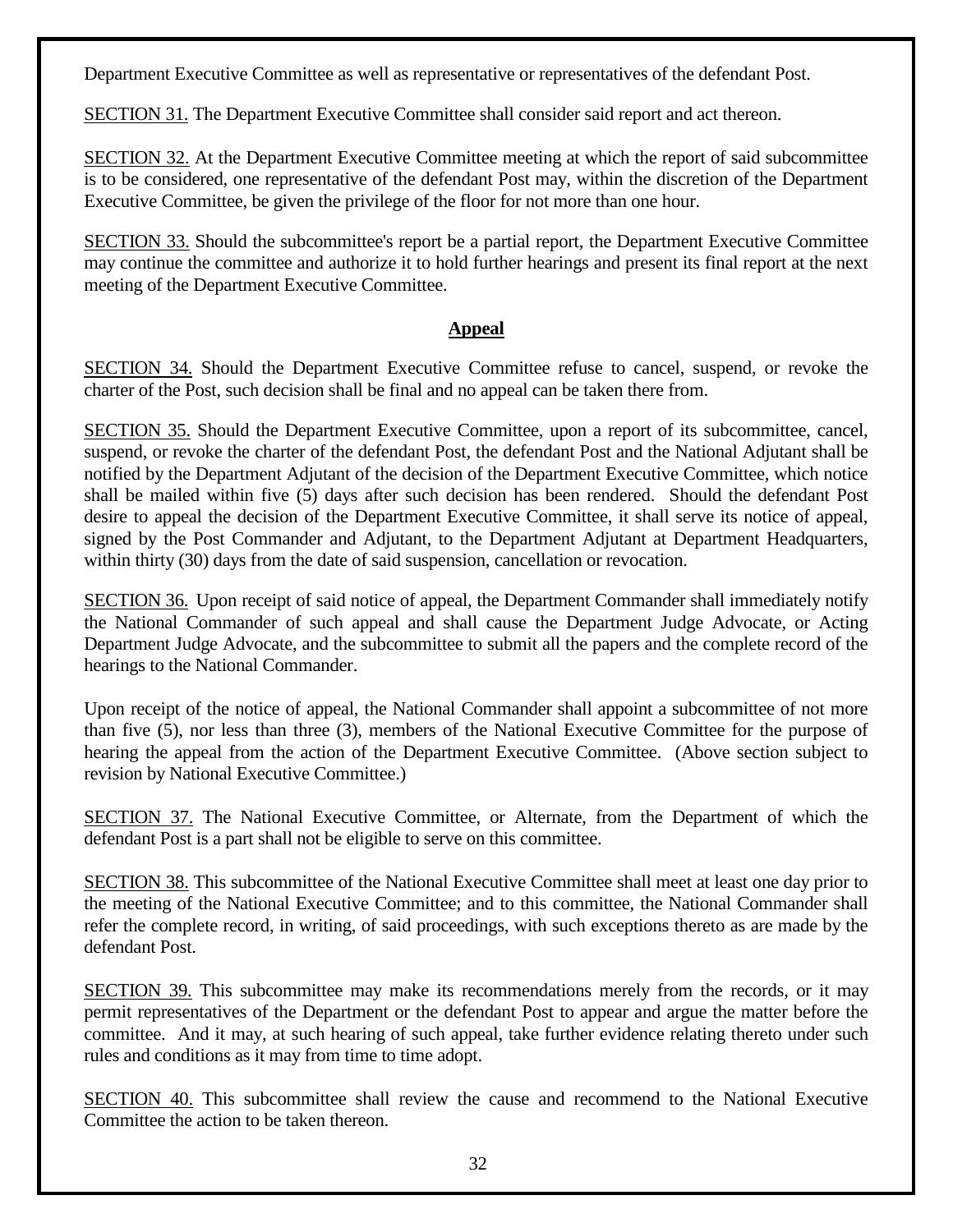SECTION 41. The decision of the National Executive Committee, based upon the report of this subcommittee shall be final, and there shall be no appeal there from.

# **ARTICLE XII**

# **Rules of Procedure Governing Discipline of Members**

SECTION 1. Process: The first process in all actions of expulsion or suspension against a member of The American Legion in good standing shall be by filing with the Adjutant of the Post written charges, in triplicate, properly verified by affidavit of the accuser or accusers.

SECTION 2. Writ - Returnable When Written Charges Are Filed: The Adjutant shall issue a writ, dated upon the day it shall be issued and signed with the Adjutant's name, directed to the Sergeant-at-Arms (or some other member of the Post in good standing) commanding them to summon the accused to appear at the Post meeting place at the next regular meeting (provided fifteen (l5) days have intervened) to show cause why they should not be suspended or expelled (as the case may be).

SECTION 3. Service - Return: It shall be the duty of the Sergeant-at-Arms, or the member appointed, to serve the writ so issued by reading it to the accused and at the same time, delivering a verified copy of the charges filed. The Sergeant-at-Arms, or the member appointed, shall endorse upon said writ the time and manner of serving it and immediately thereafter, file the same with the Post Adjutant.

SECTION 4. Alias Writ: Whenever it shall appear by the return that the accused is not found fifteen (l5) days or more previous to the regular Post meeting, the Adjutant, at the request of the accuser, shall issue another writ and so on until service is had.

SECTION 5. Failure to Make Return: If the Sergeant-at-Arms, or the member to whom a summons is delivered, shall neglect or refuse to make return of same within the time required in Section 4, another summons shall be issued directed to some member in good standing for service as herein above set forth.

SECTION 6. Service by Publication: Whenever the accuser shall file with the Adjutant of the Post in which the charges are pending an affidavit showing that the accused has gone out of the state; or on due inquiry, cannot be found, or is concealed within the state so that process cannot be served upon the accused and stating the place of residence of such accused, if known, or that upon diligent inquiry, the accused's place of residence cannot be ascertained, the Adjutant of the Post shall cause publications to be made in said county, then in the nearest newspaper published in the state containing notice of the pendency of such charges before said Post, the name of the accused and the accuser, and the time and place of the hearing of said charges. Within ten (10) days of the first publication of such notice, the Adjutant of said Post shall send a copy thereof, by mail, addressed to the accused if their place of residence is stated in said affidavit said notice shall be published at least once each week for three successive weeks.

SECTION 7. Charges: The accuser or accusers shall set forth the charges of disloyalty, neglect of duty, dishonesty, or conduct unbecoming a member of The American Legion in terms of simplicity and understanding in order that the accused may properly prepare a defense.

SECTION 8. Accused to Enter Their Appearance in Writing: Before the accused defends in their own proper person, or through their counsel, they shall enter their appearance by filing an answer to said charges on or before the date of the regular meeting to which they have been summoned to appear.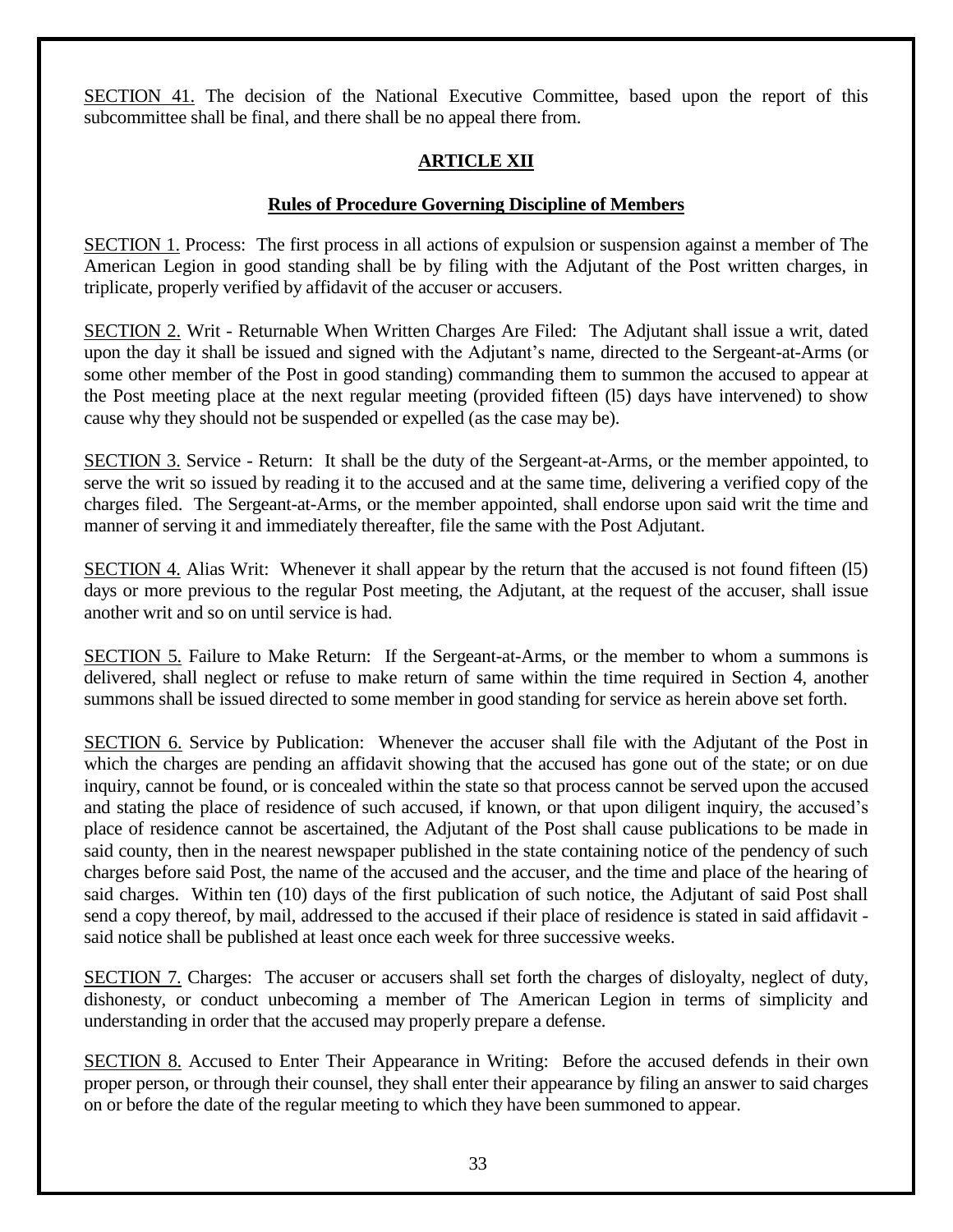SECTION 9. Failure to Answer: If the accused fails to answer the charges in manner and form as herein last set forth, the charges and matters and things therein stated shall be taken as confessed and the prayer for expulsion or suspension granted.

SECTION 10. Date of Trial: Whenever the accused enters their appearance by filing an answer to the charges preferred, the entire proceeding shall automatically be continued until the next regular Post meeting at which time the trial shall be had.

SECTION 11. Judge Advocate to Appoint Presiding Judge: As soon as a date is set for trial, the Adjutant shall notify the Department Judge Advocate of the pendency of the trial and the Department Judge Advocate shall appoint a Legionnaire, preferably a judge or an impartial experienced Attorney-at-Law, to preside over the trial. Such presiding judge shall have power and authority to pass upon the materiality and relevancy of all evidence presented, and shall have the general power to prescribe the necessary and reasonable rules and regulations for the orderly procedure of said trial and the granting of continuances.

SECTION 12. Continuance: Either party may apply for a continuance before the day set for trial by filing with the Adjutant a written motion, supported by affidavit, of the party so applying. Good and substantial cause must exist before said motion is granted.

SECTION 13. Presiding Judge Vacancy: In the case of death, removal, vacancy, resignation or disability of the presiding judge, it shall be the duty of the Department Judge Advocate, when duly notified by the Adjutant, to fill the vacancy by appointment. The Post shall bear the expenses, if any, of the presiding judge.

SECTION 14. Post Officers and Executive Committee to Act as Jurors: The Post Officers and the Post Executive Committee are hereby selected as jurors to ascertain, under the guidance of the presiding judge, the truth of the charges preferred. Their province is strictly limited to questions of fact; and within that province, they are still further restricted to the exclusive consideration of the matters that have been proved by evidence of the interested parties in the court of the trial. Their decision shall be reduced to writing and filed with the Post Adjutant, who, in turn, shall enter the same in the Post records.

SECTION 15. Causes of Challenge: If any Post Officer or any member of the Executive Committee, or any other member selected as a juror, shall state that they cannot fairly and impartially render a verdict therein in accordance with the evidence and the presiding judge is satisfied of the truth of such statement, said member shall be excused from serving as a juror.

SECTION 16. Preemptory Challenge: The accused and the defendant shall be entitled to challenge and cause two jurors to be excused without showing cause for such challenge.

SECTION 17. Selection of Jury: If sufficient officers and Executive members are challenged or excused so as to leave less than five (5) available as jurors, the presiding judge shall select sufficient Legionnaires from those present to complete a jury of five. The presiding judge shall examine all jurors as to their qualifications to serve and shall rule upon their competency to serve. The presiding judge may cause the meeting to be adjourned, if necessary, to secure additional Legionnaires competent to serve as jurors.

SECTION 18. Amendments: At any time before a final decision is made by the jury upon the trial of a member upon expulsion or suspension, amendments may be allowed by the presiding judge upon such terms as are just and reasonable.

SECTION 19. Number Necessary to Expel or Suspend: To expel or suspend a member of The American Legion in good standing, two-thirds of the members selected to sit as jurors shall vote in the affirmative.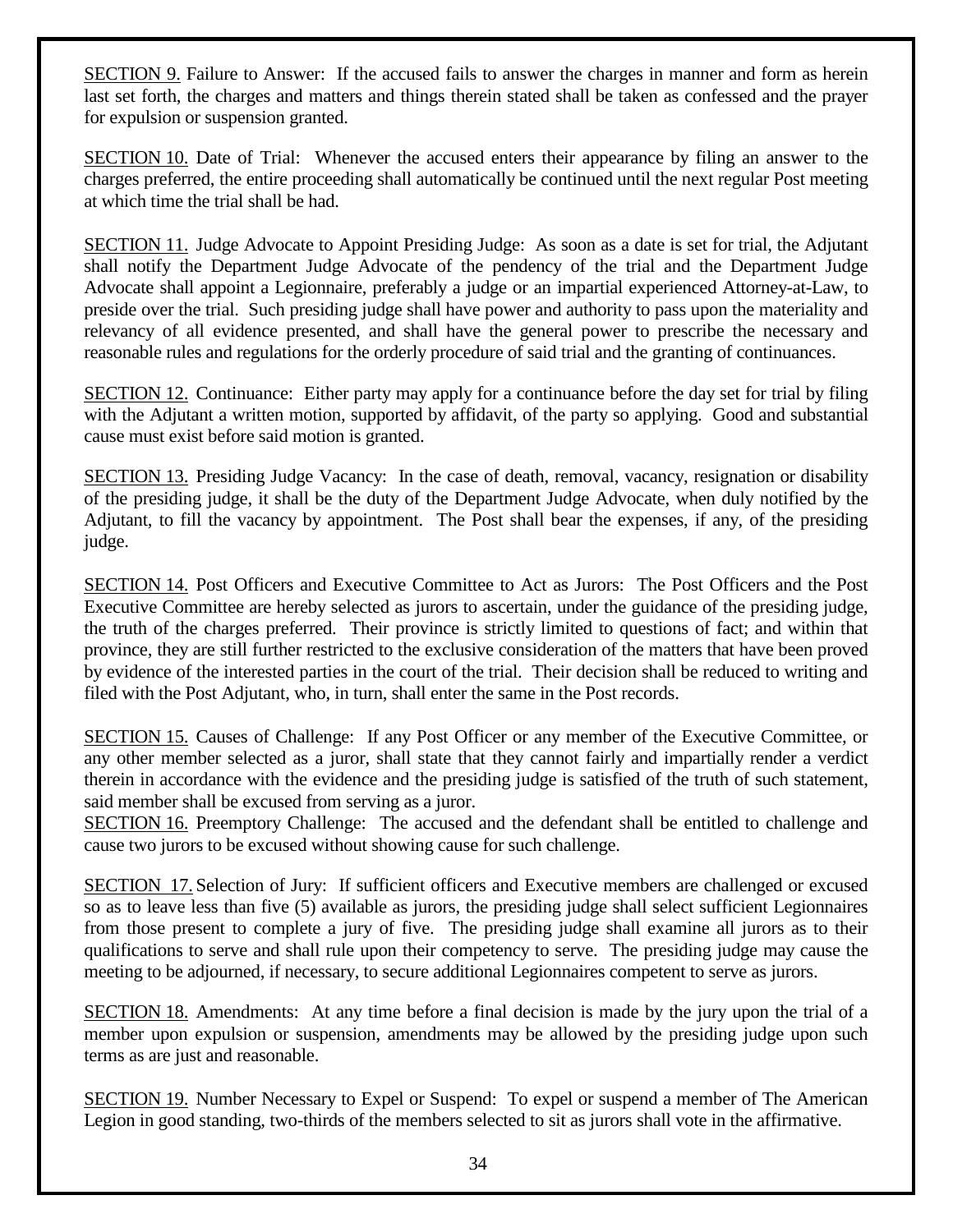SECTION 20. Time for Appeal: Within forty (40) days after a judgment of expulsion or suspension is made and recorded, the accused only may make an appeal in manner and form as set forth in Section 3 of Article IV of the National Bylaws.

SECTION 21. Stenographic Report: Either party demanding a stenographic report of the trial shall pay for the same and when said report is completed, it shall be the duty of the presiding judge, on appeal, to examine the same and if correct, officially certify to the correctness of such report, and the same shall be immediately filed with the Department Adjutant, who, in turn, shall present the same to the Department Executive Committee or the Department Convention officials according to the Bylaws of such Department. All matters and things contained in such stenographic report shall become a part of the record and shall be considered in the final decision by the Department. In addition to the stenographic report, all interested parties shall have the further right of appearing in person, or by counsel, to present further evidence and arguments upon such final hearings.

SECTION 22. Notice by Department Adjutant Upon Request: When an appeal is taken by the accused in compliance with Section 3 of Article IV of the Bylaws of The American Legion, it shall be the duty of the accused to obtain from the Department Adjutant the date of the Executive Committee meeting or Department Convention, and the exact time and place of such hearing on appeal. This notice should be given, if possible, at least ten (10) days before the meeting or convention.

SECTION 23. Appeal-Department Judge Advocate to Preside: Upon appeal, the Department Judge Advocate shall preside at the trial. The Department Judge Advocate shall have the power and authority to grant a continuance to either party if deemed for the best interest of the Legion; to pass upon the materiality and relevancy of all the evidence presented, and shall have general power to prescribe the necessary and reasonable rules and regulations for the orderly procedure of said trial.

SECTION 24. No Further Appeal: The decision reached by the Department Executive Committee or Department Convention shall be final.

SECTION 25. Effect of Decision: Where an appeal is taken by the accused and the Department Executive Committee or Department Convention sustains the appeal, the expelled member automatically becomes a member in good standing of said Post, and it is mandatory that the Adjutant reinstate said member upon the Post membership roll. Any Post failing to comply with this provision is subject to have its charter suspended or revoked.

#### **ARTICLE XIII**

#### **Auxiliary**

SECTION 1. The American Legion, Department of Wisconsin recognizes an Auxiliary organization known as, The American Legion Auxiliary, Department of Wisconsin.

SECTION 2. Membership in The American Legion Auxiliary shall be limited to the grandmothers, mothers, sisters, spouses, and direct and adopted female descendants of all men and women who served in either of the following periods: April 6, 1917 to November 11, 1918 and any time after December 7, 1941 who, being citizens of the United States at time of entry therein served on active duty in the Armed Forces of any of the governments associated with the United States during either eligibility periods and died in line of duty or after honorable discharge; and to those women who, of their own right, are eligible to membership in The American Legion.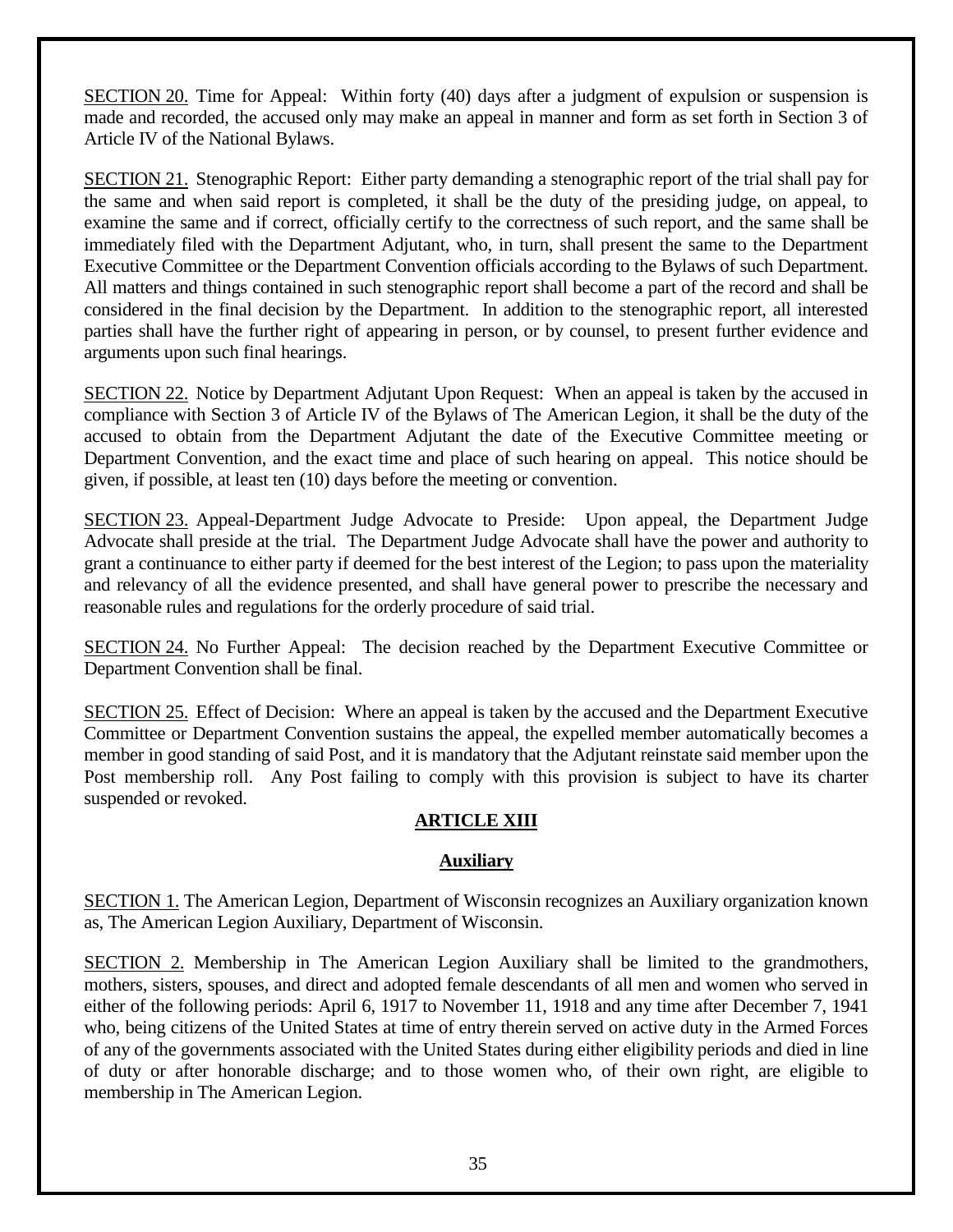SECTION 3. The American Legion Auxiliary shall be governed by such rules and regulations as may be prescribed by the National Executive Committee, and thereafter approved by The American Legion, Department of Wisconsin.

# **ARTICLE XIV**

# **Sons of The American Legion**

SECTION 1. The American Legion, Department of Wisconsin recognizes an organization known as, "SONS of THE AMERICAN LEGION".

SECTION 2. The National Headquarters of The American Legion and the Department Executive Committee shall have jurisdiction over the Sons of The American Legion organized by any Post of The American Legion, Department of Wisconsin.

SECTION 3. The Department Commander shall annually appoint a Program Chair for the Sons of The American Legion, Detachment of Wisconsin from the ranks of The American Legion, Department of Wisconsin. The Program Chair for the Sons of The American Legion, Detachment of Wisconsin shall serve as a member of the Department Americanism Committee. The minutes of all meetings, and the actions taken by the Sons of The American Legion, Detachment of Wisconsin Executive Committee shall be incorporated in the Sons of The American Legion Program Chair report to the Department Americanism Committee at each regularly scheduled meeting thereof.

SECTION 4. The legislative body of the Sons of The American Legion shall be the National Convention of the Sons of The American Legion and its acts must be ratified by the National Executive Committee of The American Legion. In the Department of Wisconsin, the legislative body of the Sons of The American Legion shall be the Detachment Convention of the Sons of The American Legion and its acts must be ratified by the Department Executive Committee of The American Legion, Department of Wisconsin.

SECTION 5. (a) The Sons of The American Legion shall be organized as a "Squadron" under the jurisdiction of the local Post of The American Legion and shall bear the name of the Post as follows: "Sons of The American Legion", Squadron of Post No. Department of Wisconsin".

(b) The Commander of the Post of The American Legion shall appoint a committee of three (3) or more members to supervise the activities of "Sons of The American Legion" Squadron.

SECTION 6. All male descendants, adopted sons and stepsons of members of The American Legion, and such descendants of male and female veterans who died in service during the World Wars, or who died subsequent to the honorable discharge from such service, shall be eligible for membership in the "Sons of The American Legion."

SECTION 7. There shall be no form or class of membership except an active member in the "Sons of The American Legion".

SECTION 8. All proposed amendments to the Constitution and Bylaws of the Sons of The American Legion, Detachment of Wisconsin shall not take effect until such time as they have been presented to the Department Americanism Committee, studied and reviewed by the Department Policy Committee and approved by the Department Executive Committee of the Department of Wisconsin.